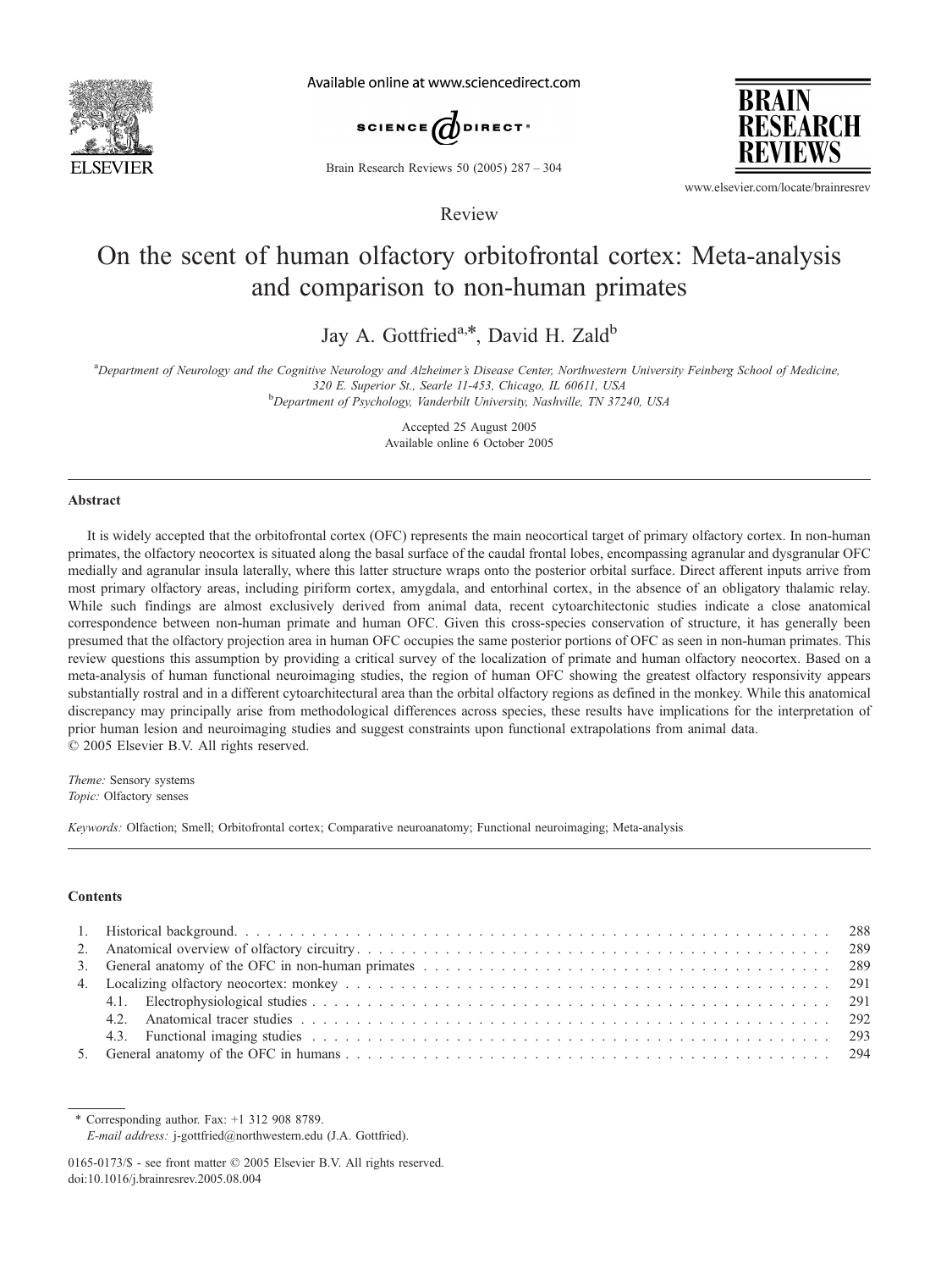| 6. |      |                                                                                                                                                                                                                                                 |  |  |  |  |  |  |  |
|----|------|-------------------------------------------------------------------------------------------------------------------------------------------------------------------------------------------------------------------------------------------------|--|--|--|--|--|--|--|
|    | 6.1. | 294                                                                                                                                                                                                                                             |  |  |  |  |  |  |  |
|    | 6.2. | 296                                                                                                                                                                                                                                             |  |  |  |  |  |  |  |
| 7. |      |                                                                                                                                                                                                                                                 |  |  |  |  |  |  |  |
|    | 7.1. | 298                                                                                                                                                                                                                                             |  |  |  |  |  |  |  |
|    | 7.2. | 298                                                                                                                                                                                                                                             |  |  |  |  |  |  |  |
|    | 7.3. | 299                                                                                                                                                                                                                                             |  |  |  |  |  |  |  |
|    | 7.4. | 299                                                                                                                                                                                                                                             |  |  |  |  |  |  |  |
|    | 7.5. | 299                                                                                                                                                                                                                                             |  |  |  |  |  |  |  |
|    | 7.6. | 299                                                                                                                                                                                                                                             |  |  |  |  |  |  |  |
|    | 7.7. | 299                                                                                                                                                                                                                                             |  |  |  |  |  |  |  |
|    | 7.8. | 300                                                                                                                                                                                                                                             |  |  |  |  |  |  |  |
|    |      | 300<br>Evolutionary expansion (a) and a contract of the contract of the contract of the contract of the contract of the contract of the contract of the contract of the contract of the contract of the contract of the contract of t<br>7.8.1. |  |  |  |  |  |  |  |
|    |      | 300<br>7.8.2.                                                                                                                                                                                                                                   |  |  |  |  |  |  |  |
|    |      | 300<br>7.8.3.                                                                                                                                                                                                                                   |  |  |  |  |  |  |  |
| 8. |      | 300                                                                                                                                                                                                                                             |  |  |  |  |  |  |  |
|    | 302  |                                                                                                                                                                                                                                                 |  |  |  |  |  |  |  |
|    |      |                                                                                                                                                                                                                                                 |  |  |  |  |  |  |  |
|    |      |                                                                                                                                                                                                                                                 |  |  |  |  |  |  |  |

### 1. Historical background

More than 100 years ago, it was already well-recognized that the temporal lobe contributed to the human experience of smell. In the 1890s, Hughlings-Jackson and colleagues [\[36,37\]](#page-16-0) described the occurrence of olfactory auras in patients with certain types of epilepsy and attributed these phenomena to ictal discharges in the medial temporal lobe (''uncinate fits''). Half a century later, Penfield and Jasper [\[56\]](#page-16-0) discovered that focal electrical stimulation of the uncus or amygdala in awake patients could evoke olfactory perceptions typically described as smelling unpleasant in quality.

By historical comparison, a role for OFC in olfactory processing was slow to emerge. Throughout the 19th and early 20th centuries, anosmia (smell loss) was frequently documented as a result of post-traumatic head injury, but the inevitable damage to peripheral olfactory structures and olfactory bulb, along with the scarcity of detailed postmortem studies, generally confounded efforts to relate these smell impairments to frontal lobe pathology (reviewed in [\[27\]](#page-16-0)). During the 1930s and 1940s, Elsberg and colleagues developed a quantitative olfactory test (the so-called blast injection technique) to localize brain tumors in human patients [\[25,26\].](#page-15-0) Given the available alternatives at the time (including surgery, ventriculography, and of course autopsy), this method represented a non-invasive and diagnostically valuable approach. These investigators tested a total of 1000 neurological patients and demonstrated that reductions in odor sensitivity were particularly prevalent with "lesions in or around the frontal lobes." While in retrospect this anatomical ambiguity makes it difficult to determine whether olfactory disruption arose from direct infiltration of olfactory neocortex or merely from compression of olfactory bulbs and tracts, the results certainly appeared to implicate the frontal lobes in the human sense of smell. These studies stand apart as the first methodical attempt to utilize odors as a diagnostic tool in neurological disease. However, with the technical difficulties of implementing this procedure, the method eventually faded out, along with any imminent research investigations into the prefrontal basis of human olfaction.

Animal studies addressing a frontal lobe involvement in olfaction were also slow to materialize. Indeed, in 1933, Dusser de Barenne, the eminent Dutch physiologist, noted that smell-evoked reactions were preserved in a cat with complete extirpation of neocortex, suggesting olfactory function was independent of cerebral integrity [\[24\].](#page-15-0) This observation harmonized with the prevailing idea that olfaction was a phylogenetically primitive sensory modality, chiefly subserving reflexive behaviors related to feeding, reproduction, and threat and therefore under control of subcortical brain structures, without the requirement of a neocortical olfactory processor.

In the 1940s, Allen reported a pioneering set of studies that first established a critical role of frontal cortex in olfactory function  $[1-3]$ . Bilateral ablation of the frontal lobes in dogs caused a delay in learning an olfactory conditioned reflex (lifting the foreleg in response to an odor in order to avoid an electric shock) and interrupted the ability to discriminate between positive and negative conditioned odors [\[1\].](#page-15-0) In contrast, total ablation of parieto-temporal lobes (sparing piriform areas) or hippocampi had no effect on these responses, indicating that discrimination learning selectively relied on the structural integrity of prefrontal cortex. Parallel experiments revealed that prefrontal ablation had no impact on auditory, tactile, or visual conditioning [\[3\],](#page-15-0) highlighting the olfactory specificity of this effect. In subsequent work, extracellular recordings in unoperated dogs showed that electrical stimulation of piriform cortex evoked short-latency spike activity in ventrolateral areas of prefrontal cortex [\[2\],](#page-15-0) suggesting that this region might have rapid access to olfactory information. These physiological findings were complemented by a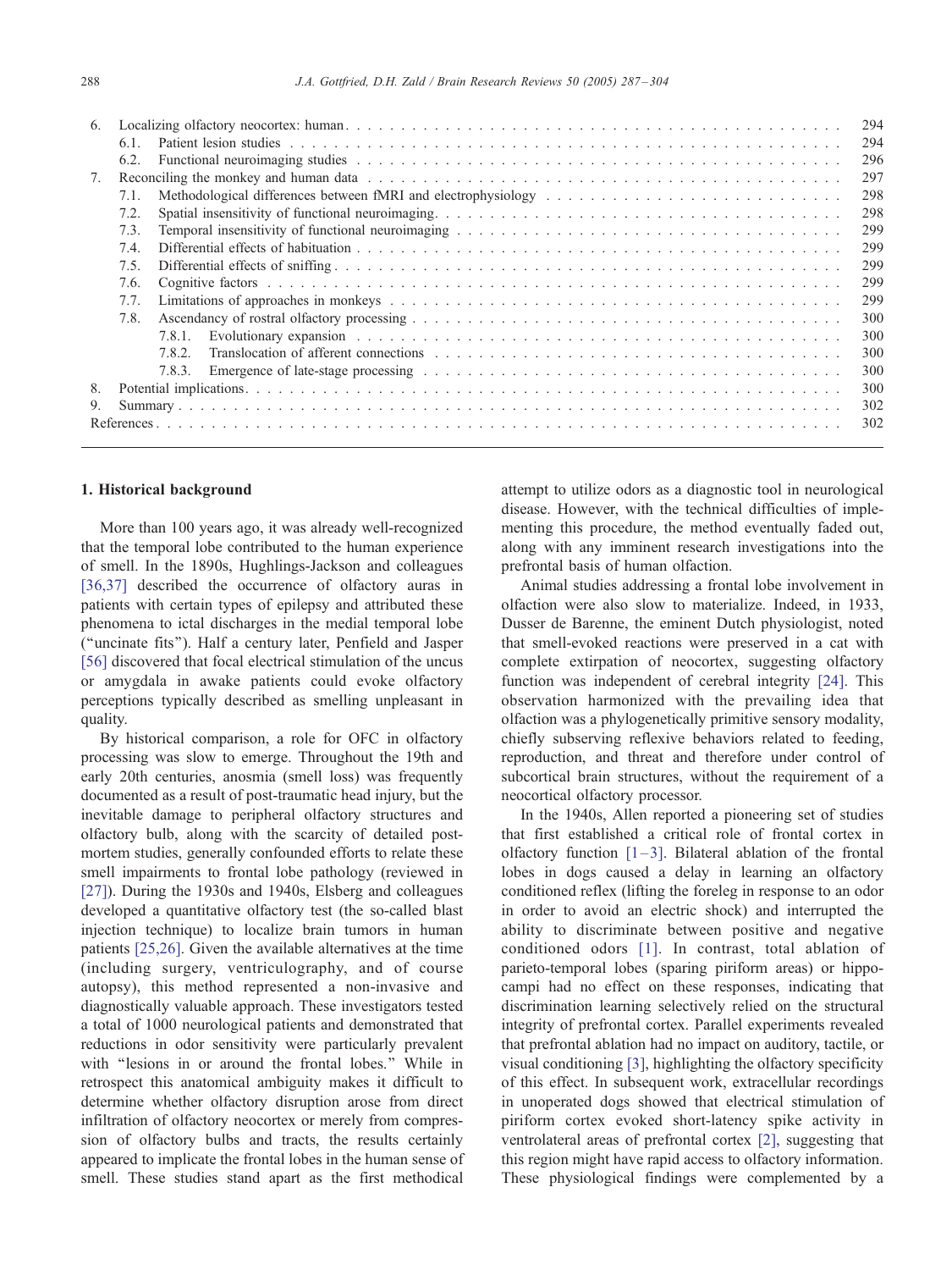<span id="page-2-0"></span>series of strychnine neuronography experiments in monkeys emphasizing the presence of reciprocal connections between piriform, posterior orbital, and anterior insular areas [\[62,63\].](#page-16-0) However, following these studies, scientific interest in the subject of olfactory neocortex waned, and additional data did not become available for another two decades when electrophysiological and anatomical tracing studies definitively demonstrated the presence of secondary olfactory cortex in the OFC.

### 2. Anatomical overview of olfactory circuitry

In order to provide a context for understanding the position of the OFC in olfaction, it is useful first to outline the basic circuitry of the olfactory system in the mammalian brain. Most of the data presented below are based on anatomical and physiological studies in rodents and nonhuman primates, and it is generally presumed that this network of connections is similar in humans.

Odor-evoked responses are initially conducted from firstorder olfactory receptor neurons at the nasal mucosa toward the olfactory bulb, where sensory axons make contact with second-order (mitral and tufted cell) dendrites within discrete glomeruli. Axons of the mitral and tufted cells of each bulb coalesce to form the olfactory tract, one on each side. This structure lies in the olfactory sulcus of the basal forebrain, just lateral to gyrus rectus, and conveys olfactory information ipsilaterally to a wide number of brain areas within the posterior orbital surface of the frontal lobe and the dorsomedial surface of the temporal lobe (Fig. 1). Collectively, these projection sites comprise ''primary olfactory cortex,'' signifying all of the brain regions receiving direct bulbar input [\[21,64,88\].](#page-15-0) These structures (from rostral to caudal) include the anterior olfactory nucleus, olfactory tubercle, anterior and posterior piriform cortex, amygdala (periamygdaloid region, anterior and posterior cortical nuclei, nucleus of the lateral olfactory tract, and medial nucleus), and rostral entorhinal cortex, all of which are substantially interconnected via associational intracortical fiber systems [\[14,35\].](#page-15-0) Note that because piriform cortex is the largest of the central olfactory areas and is the major recipient of inputs from the olfactory bulb, the term "primary olfactory cortex" (POC) is often used as a synonym for piriform cortex. Other regions of the basal forebrain, such as the taenia tecta, induseum griseum, anterior hippocampal continuation, and nucleus of the horizontal diagonal band, have been shown to receive direct bulbar input in animal models [\[14,77\],](#page-15-0) although their specific role within the human olfactory system remains poorly defined.

Higher-order projections arising from each of these primary structures converge on secondary olfactory regions in OFC, agranular insula, additional amygdala subnuclei, hypothalamus, mediodorsal thalamus, and hippocampus. Together, this complex network of connections provides the



Fig. 1. Macroscopic view of the human ventral forebrain and medial temporal lobes, depicting the olfactory tract, its primary projections, and surrounding non-olfactory structures. The right medial temporal lobe has been resected horizontally through the mid-portion of the amygdala (AM) to expose olfactory cortex. AON, anterior olfactory nucleus; CP, cerebral peduncle; EA, entorhinal area; G, gyrus ambiens; L, limen insula; los, lateral olfactory sulcus; MB, mammillary body; mos, medial olfactory sulcus; olf, olfactory sulcus; PIR-FR, frontal piriform cortex; OB, olfactory bulb; OpT, optic tract; OT, olfactory tract; tos, transverse olfactory sulcus; Tu, olfactory tubercle; PIR-TP, temporal piriform cortex. Figure prepared with the help of Dr. Eileen H. Bigio, Dept. of Pathology, Northwestern University Feinberg School of Medicine, Chicago, IL.

basis for odor-guided regulation of behavior, feeding, emotion, autonomic states, and memory. In addition, each region of primary olfactory cortex (except for the olfactory tubercle) sends dense feedback projections to olfactory bulb [\[14\],](#page-15-0) supplying numerous physiological routes for central or ''top –down'' modulation of sensory processing as early as the second-order neuron in the olfactory hierarchy.

### 3. General anatomy of the OFC in non-human primates

The macaque OFC occupies the ventral surface of the frontal lobe and is comprised of several cytoarchitecturally heterogeneous regions. Three major sulci are identifiable in the macaque: a shallow olfactory sulcus (which lies immediately above the olfactory tract), a longer and deeper medial orbital sulcus, and a shorter and somewhat more variable lateral orbital sulcus ([Fig. 2A](#page-3-0)). The gyrus rectus lies medial to the olfactory sulcus, the medial orbital gyrus occupies the area between the olfactory and medial orbital sulci, the middle orbital gyrus lies between the medial and lateral orbital sulci, and the lateral orbital gyrus lies lateral to the lateral orbital sulcus. There is additionally a variably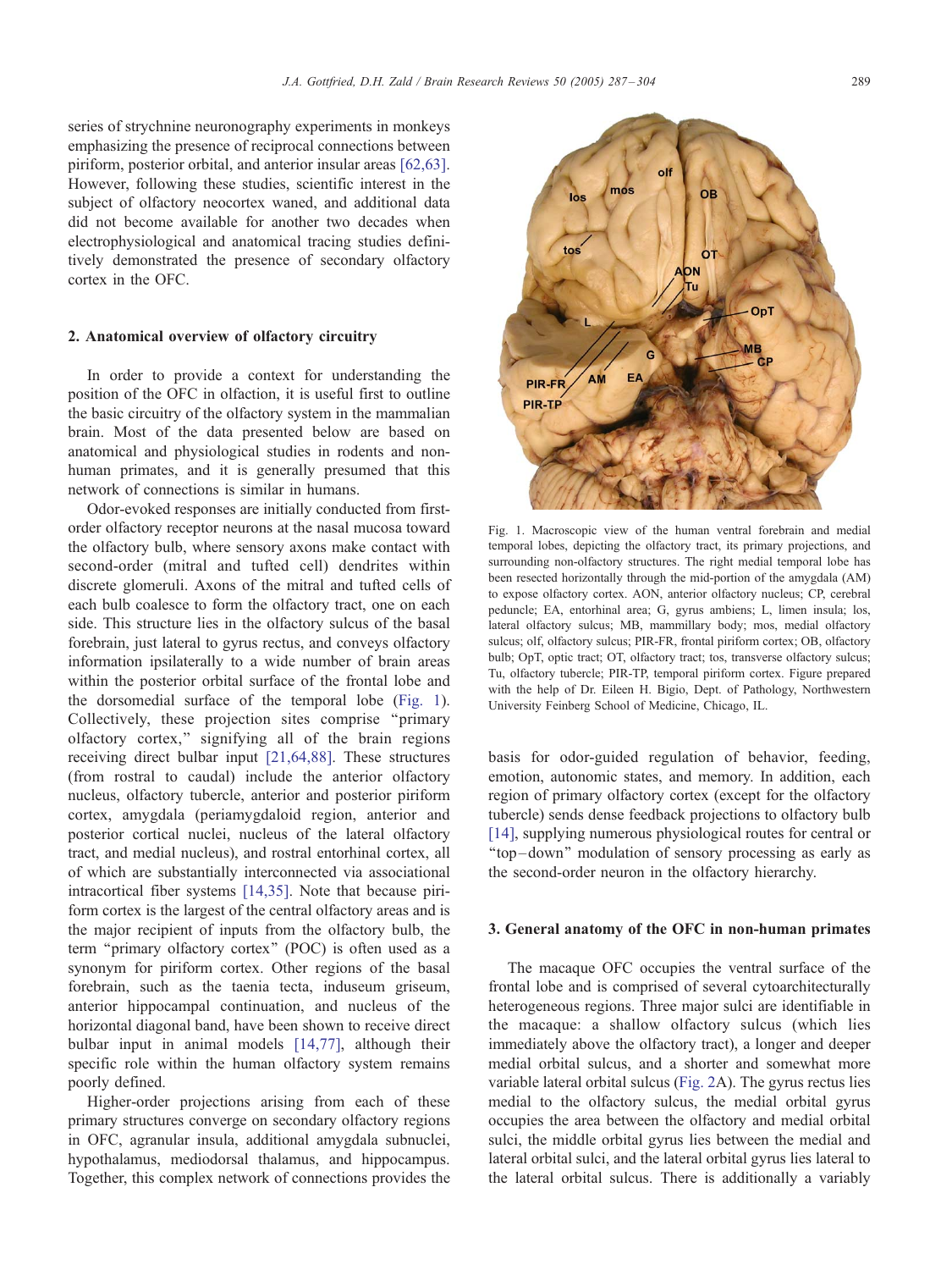<span id="page-3-0"></span>expressed horizontal sulcus or depression that bisects the middle orbital gyrus and runs between the medial and lateral orbital sulci [\[17\].](#page-15-0) Some investigators prefer to subdivide the middle orbital gyrus into anterior and posterior orbital gyri in order to indicate whether the cortex is specifically anterior or posterior to the incipient horizontal (transverse) sulcus.

At its broadest level, the OFC can be divided into three general cytoarchitectonic areas: a posterior agranular region, a middle dysgranular region, and an anterior granular region [\[47\]](#page-16-0) (Fig. 2B). The more posterior sectors of OFC represent anterior medial extensions of the insula. Thus, agranular insula (referred to as Iap by Morecraft et al. [\[47\]\)](#page-16-0) is continuous with agranular OFC (referred to as OFap by

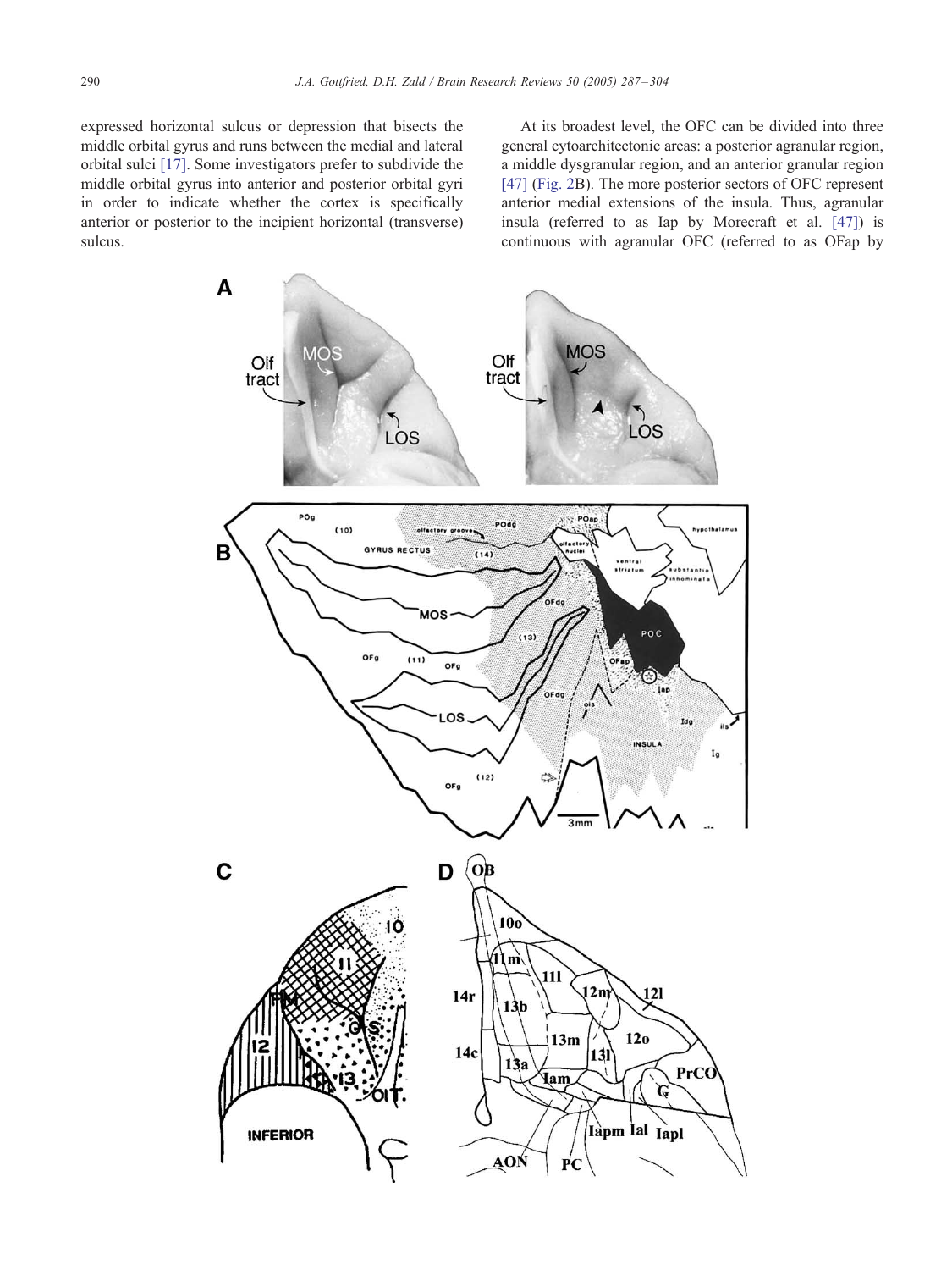Morecraft et al. [\[47\]](#page-16-0) or PAll by Barbas and Pandya [\[8\]\)](#page-15-0). Similarly, dysgranular insula (referred to as Idg by Morecraft et al. [\[47\]\)](#page-16-0) is continuous with dysgranular OFC (referred to as OFdg by Morecraft et al. [\[47\]](#page-16-0) or Pro by Barbas and Pandya [\[8\]\)](#page-15-0). The agranular regions in both insula and OFC consist of a relatively undifferentiated two to three layer periallocortex and are contiguous medially with frontal piriform cortex, whereas the dysgranular regions are a more highly differentiated five- to six-layered cortex and are located rostral and dorsal to the agranular sector.

The anterior sectors of OFC, rostral to the insular extension, had previously been divided into 5 discrete cytoarchitectural regions by Walker [\[90\],](#page-17-0) which he labeled areas  $10-14$ . Area 10 reflects the ventral aspect of the frontal pole, area 11 occupies the anterior orbital gyrus, area 12 occupies the lateral orbital gyrus, area 13 is centered on the posterior orbital gyrus, and area 14 consists of the posterior gyrus rectus and the medialmost aspects of the medial orbital gyrus (see [Fig. 2C](#page-3-0)). Since Walker's early work, this map has been largely confirmed in subsequent studies, with the primary alteration being that more recent surveys show area 13 extending medially into the posterior half of the medial orbital gyrus and area 14 being restricted to the gyrus rectus [\[8\].](#page-15-0)

Based on analysis of cyto- and myelo-architectonic features, as well as immunohistochemical staining, Carmichael and Price [\[11\]](#page-15-0) provided a more detailed map of the primate OFC, resulting in multiple subdivisions of the OFC ([Fig. 2D](#page-3-0)). For instance, area 11 was divided into separate medial and lateral regions (11m and 11l). Area 12 was divided into 4 subregions, 12o, 12m, 12l and 12r, ranging from dysgranular to fully granular in nature. Area 13 was divided into three dysgranular areas, 13b, 13m and 13l (from medial to lateral), with a fourth agranular subregion at the posterior medial corner of area 13, which was labeled area 13a. Area 14 was divided into separate agranular (14c) and dysgranular (14r) regions. Finally, the insular extensions were divided into five territories, Iam, Iapm, Iai, Ial, Iapl.

### 4. Localizing olfactory neocortex: monkey

Until recently, most of our knowledge regarding the location of olfactory neocortex was based on studies in nonhuman primates. This section summarizes converging electrophysiological and histochemical evidence showing that discrete portions of monkey OFC receive afferent inputs directly from POC.

## 4.1. Electrophysiological studies

The first systematic investigation of an olfactory projection area in primate OFC was carried out by Takagi and his colleagues using electrophysiological techniques [85–87]. These researchers demonstrated that in awake unanesthetized monkeys, electrical stimulation of olfactory bulb or anterior piriform cortex elicited local field potentials (LFPs) in lateral portions of the posterior OFC, substantiating Allen's earlier findings in canine prefrontal cortex [\[2\].](#page-15-0) This area was named the lateral posterior orbitofrontal area, or LPOF, encompassing the posterior part of Walker's [\[90\]](#page-17-0) area 12, the lateroposterior part of area 13, and more posteriorly the frontotemporal junction and frontal operculum ([Fig. 3A](#page-5-0)).

In the same study, damage to either the anterior piriform cortex or the hypothalamus abolished the bulb-evoked potentials in LPOF, leading to the conclusion that olfactory projections to the OFC were conducted via piriform and hypothalamic relays [\[87\].](#page-17-0) In contrast, ablation of the mediodorsal thalamus (MD) had no effect on the evoked potentials in LPOF nor did direct MD stimulation elicit potentials within the LPOF region of the OFC. These findings were a surprise at the time as it was generally assumed that the primate MD was an obligatory checkpoint through which all afferent fibers must pass en route to the orbitofrontal surface [\[51,62,89\].](#page-16-0) Moreover, the medial subdivision of MD was already known to receive direct olfactory projections in both rodents [\[61\]](#page-16-0) and primates [\[9\],](#page-15-0) so it seemed plausible that this region should form a node in the projection pathway from olfactory bulb to LPOF. The seemingly heretical idea that olfactory information in OFC could bypass the thalamus prompted a retrograde tracer study in primates intended to characterize the afferents to LPOF [\[60\].](#page-16-0) Neurons were labeled in many regions, including MD thalamus and prorhinal (entorhinal) cortex, implying that LPOF was accessible by dual olfactory fiber systems: a thalamocortical pathway via piriform cortex/MD and a cortico-cortical pathway via piriform/entorhinal cortex.

Fig. 2. Anatomy of the monkey OFC. (A) Two examples of the macaque OFC demonstrate the most commonly observed orbitofrontal sulcul patterns. In the right side of the panel, a horizontal indentation (arrowhead) denotes the rudimentary transverse orbital sulcus. MOS, medial orbital sulcus; LOS, lateral orbital sulcus. [Reproduced from Fig. 10 of: M.M. Chiavaras, M. Petrides, Orbitofrontal sulci of the human and macaque brain, J. Comp. Neurol. 422 (2000) 35 – 54. Copyright 2000 by Wiley-Liss. Reprinted with permission of Wiley-Liss, Inc., a subsidiary of John Wiley and Sons, Inc.] (B) A two-dimensional flattened cytoarchitectonic map of monkey OFC demonstrates the concentric organization of these paralimbic structures. The open double arrow indicates approximate border between OFC and insula. Iap, agranular – periallocortical insula; Idg, dysgranular insula; Ig, granular insula; ils, inferior limiting sulcus; OFap, agranular – periallocortical OFC; OFdg, dysgranular OFC; OFg, granular OFC; ois, orbital insular sulcus; POC, primary olfactory cortex; POap, agranular – periallocortical paraolfactory cortex; POdg, dysgranular paraolfactory cortex; POg, granular paraolfactory cortex; sls, superior limiting sulcus. [Reproduced and modified from Fig. 1 of: R.J. Morecraft, C. Geula, C., M.M. Mesulam, Cytoarchitecture and neural afferents of orbitofrontal cortex in the brain of the monkey, J. Comp. Neurol. 323 (1992) 341 – 358. Copyright 1992 by Wiley-Liss. Reprinted with permission of Wiley-Liss, Inc., a subsidiary of John Wiley and Sons, Inc.] (C) Walker's map of cytoarchitectural areas in the macaque [\[90\].](#page-17-0) (D) A detailed cytoarchitectural map of the macaque ventral frontal lobe. [Reproduced from Fig. 2 of: D. Ongur, A.T. Ferry, J.L. Price, Architectonic subdivision of the human orbital and medial prefrontal cortex, J. Comp. Neurol. 460 (2003) 425 – 449. Copyright 2003 by Wiley-Liss. Reprinted with permission of Wiley-Liss, Inc., a subsidiary of John Wiley and Sons, Inc.]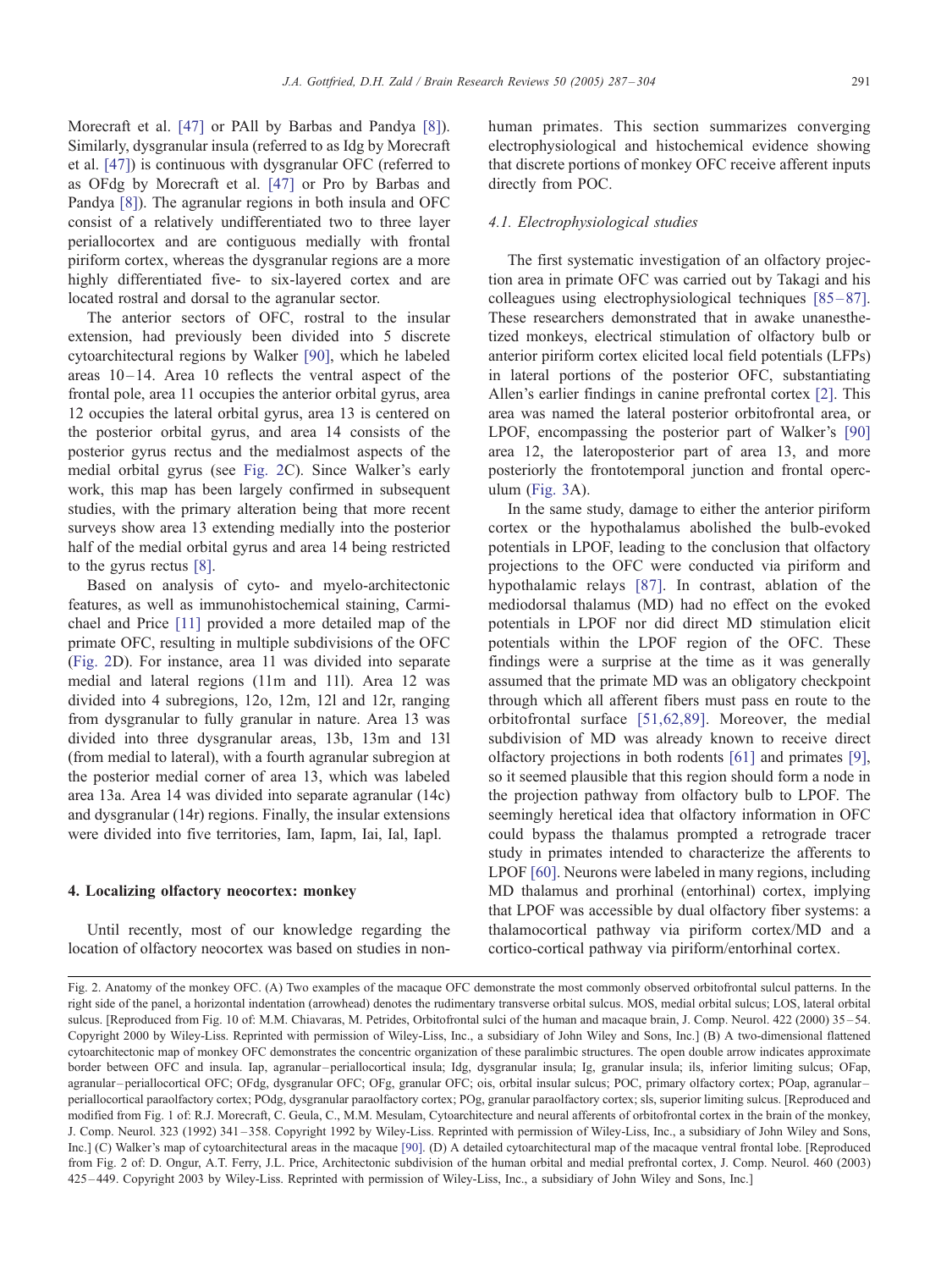<span id="page-5-0"></span>

Fig. 3. Localization of olfactory OFC in monkeys. (A) A diagram of the left ventral frontal lobe shows the approximate locations of regions LPOF (hatched lines) and CPOF (stippled area). Note the CPOF area as defined is based not on olfactory responses but on antidromic field potentials elicited in portions of mediodorsal thalamus that are also responsive to olfactory bulb stimulation. The orbital sulci comprise of medial (M), lateral (L), and transverse (T) segments and show a classic ''H''-shaped pattern. Numbers and letters refer to electrode stimulation sites within these regions. Evoked antidromic responses in the thalamus were largest when evoked at electrode positions C, D, and d, intermediate at electrode c, and substantially smaller at electrodes B, E, and b, indicating the focus is primarily in the posterior half of the stippled area. [Modified from Fig. 3 of: T. Tanabe, H. Yarita, M. Iino, Y. Ooshima, S.F. Takagi, An olfactory projection area in orbitofrontal cortex of the monkey, J. Neurophysiol. 38 (1975) 1269–1283. Used with permission of the American Physiological Society, copyright 1980.] (B) A summary of the primary olfactory inputs to monkey OFC on this ventral view of the macaque brain shows that projection density (indicated by the density of dots) is highest in regions adjacent to POC (e.g., Iam, Iapm) and decreases with distance (e.g., 13 m). Note, while this illustration depicts a homogenous distribution of projections in each subregion, the olfactory inputs to area 13m were actually concentrated in its posterior half. [Adapted from Fig. 22 of: S.T. Carmichael, M.C. Clugnet, J.L. Price, J.L., Central olfactory connections in the macaque monkey, J. Comp. Neurol. 346 (1994) 403 – 434. Copyright 1994 by Wiley-Liss. Reprinted with permission of Wiley-Liss, Inc., a subsidiary of John Wiley and Sons, Inc.]

The same research group that initially characterized LPOF later identified a second olfactory projection area in primate OFC that was in fact mediated by a transthalamic pathway [\[92\].](#page-17-0) This region was situated in between the medial and lateral orbital sulci, within Walker's area 13 (Fig. 3A). As this region was positioned medial and slightly anterior to LPOF, it was labeled the centroposterior orbitofrontal area (CPOF). It must be noted that the CPOF as displayed in Fig. 3A does not necessarily reflect the boundaries from which one easily detects odor-evoked responses. Rather, the area was defined based on the ability of stimulating electrodes placed in the posterior orbital gyrus to invoke antidromic potentials in the same areas of the medial (magnocellular) division of MD thalamus (MDmc) that were engaged by orthodromic olfactory bulb stimulation. Electrodes placed more posteriorly in the CPOF produced the most robust activation in MDmc, suggesting that the focus of the projection was in the posterior part of the CPOF. The Takagi group interpreted their findings as direct evidence that the MD thalamus provides a critical relay for olfaction in the CPOF. While complementary studies confirmed the ability to directly record responses to olfactory stimulation in the CPOF [\[92\],](#page-17-0) it did not indicate the extent to which responses were limited to more posterior aspects of the CPOF or extended into the more anterior portions of the CPOF that were more weakly associated with MDmc stimulation.

Takagi and colleagues further presented evidence that areas LPOF and CPOF exhibit different activity patterns in response to odor stimulation [\[85 – 87,92\].](#page-17-0) Out of 44 neurons analyzed during single-cell recordings of LPOF, 50% responded to just one of eight different odors, and no cell responded to more than four odors [\[86\].](#page-17-0) This stimulus specificity was striking insofar as it was higher than that seen in either the olfactory bulb or POC, suggesting a selective role of the LPOF in odor identification. In contrast, out of 12 neurons recorded in CPOF, none responded to less than three of the eight odorants [\[92\].](#page-17-0) Although recordings in CPOF were limited, the data suggested that odor tuning and discrimination were highly specialized and selective in LPOF, but much more generalized in CPOF. However, subsequent data have not fully supported the idea that the LPOF and CPOF possess clearly distinguishable response patterns. For instance, in a series of single-unit recording studies, Rolls and Baylis [\[66\]](#page-16-0) reported the presence of both broadly tuned and finely tuned olfactory-responsive cells throughout the posterior orbital surface.

#### 4.2. Anatomical tracer studies

While the work of Takagi and colleagues suggested the presence of two discrete olfactory areas (LPOF, CPOF) in monkey OFC, specific details regarding the underlying projection pathway remained somewhat uncertain, with conflicting evidence for involvement of hypothalamus, thalamus, entorhinal cortex, substantia innominata, and amygdala [\[50,60,87,92\].](#page-16-0) Recent advances in histochemical and anatomic tracer techniques have made clear that the OFC is no more than three synapses removed from the nasal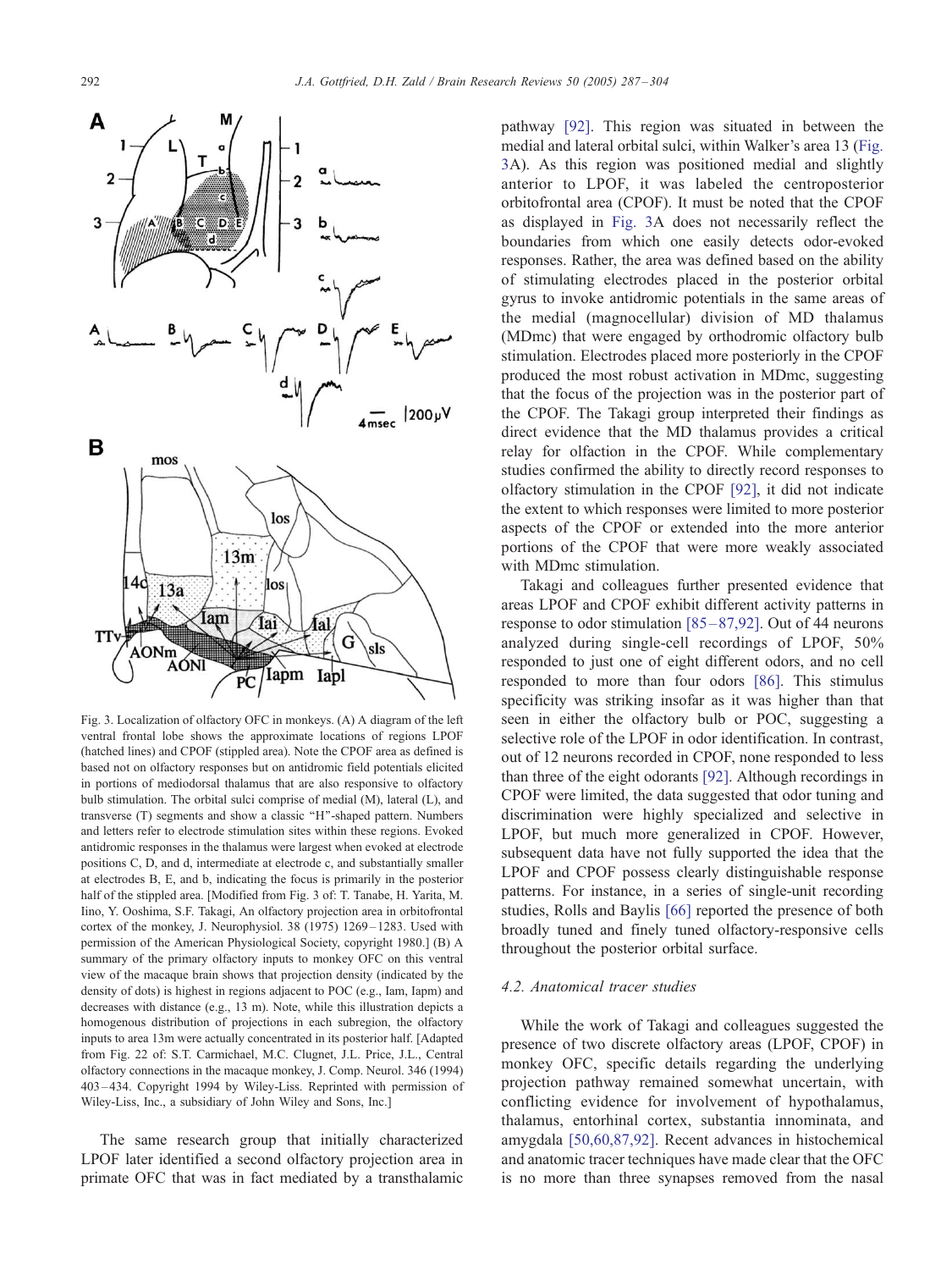periphery. Mesulam and Mufson first showed that projections to anteroventral insular regions (agranular Iap and dysgranular Idg) on the monkey posterior orbital surface arise directly from POC [\[44,45,48\].](#page-16-0) Subsequent work has documented analogous olfactory projection patterns in agranular (OFap) and dysgranular (OFdg) sectors of caudal OFC [\[6,47\],](#page-15-0) which themselves represent rostromedial continuations of Iap and Idg. Together, these insular and orbital territories comprise concentric rings emanating from an allocortical piriform ''root'' ([Fig. 2B](#page-3-0)) and appear to provide the substrate for convergence of olfactory, gustatory, visceral, autonomic, endocrine, and emotional information [\[45,47\].](#page-16-0)

In 1994, Price and colleagues conducted further investigations of POC and its projections to primate OFC using anterograde and retrograde tracers, as well as electrophysiological recordings [\[14\].](#page-15-0) These experiments showed that a total of 9 different orbital areas received direct input from virtually all portions of POC, including anterior and posterior piriform cortex, anterior olfactory nucleus, periamygdaloid cortex, and entorhinal cortex. Olfactory neocortical targets included areas Iam, Iapm, Iapl, Iai, and Ial in the agranular insula, areas 13a, 13m, and 14c in the medial OFC, and area 25 along the inferior medial wall ([Fig. 3B](#page-5-0)). These areas broadly overlap the previously identified representations in Iap/OFap and Idg/OFdg [\[6,47,48\].](#page-15-0) Among the cytoarchitectural subregions identified by Carmichael and Price, areas Iam and Iapm received the highest density projections from olfactory regions and were the only areas with significant inputs into deep layers of cortex (with labeling extending from layer I–VI). The next highest area of labeling was area 13a, but, unlike area Iapm and Iam, labeling was limited to layers I-III. All three areas showed action potentials in response to electrical stimulation of the olfactory bulb. Area Iam was notable for the presence of rapid  $(4-10 \text{ ms } latency)$ single-unit action potentials, which were not characteristic of Iapm or 13a responses. The only dysgranular area demonstrating direct olfactory input was the posterior half of area 13m. However, projections to this area were light and limited to layer I of cortex. Importantly, examination of the labeling maps provided by Carmichael and Price indicates that these POC projections do not reach the more anterior portions of area 13m (a feature that will be returned to later in the article). No evoked activity was observed in area 13m, although the region was not sampled enough to draw firm conclusions regarding its responsivity to olfactory bulb stimulation.

Four general principles emerged out of this work. First, despite the broad pattern of distribution, neocortical projections were most heavily concentrated in regions nearest to POC (in areas Iam and Iapm) and progressively declined with distance from POC. It was concluded that Iam and Iapm are the principal neocortical sites of olfactory information processing, though the role of Iapm may subsume a more general visceral function, given its substantial input from the ventroposteromedial nucleus of the thalamus [\[12\].](#page-15-0) Second, there is overall preservation of olfactory topography, such that more anterior –medial portions of OFC received olfactory inputs from anterior – medial POC (e.g., anterior olfactory nucleus), whereas posterior –lateral portions of OFC received inputs from posterior –lateral POC (e.g., posterior piriform cortex, periamygdaloid cortex). Third, projections between POC and Iam/Iapm are typically bidirectional, consistent with previous findings [\[45,48\],](#page-16-0) apart from the olfactory tubercle, which lacks input to OFC [\[14\].](#page-15-0) Finally, most of the olfactory areas identified in agranular insula and posterior OFC are connected to the region of MD thalamus that receives input from POC [\[65,72\],](#page-16-0) substantiating the presence of both direct and indirect (thalamic) pathways to olfactory neocortex.

In comparing their findings to the prior physiology data from the Takagi laboratory [\[87,92\],](#page-17-0) Carmichael et al. [\[14\]](#page-15-0) suggested that area LPOF roughly corresponded to their projection sites in Iam, Iai, and Ial, and area CPOF corresponded to 13m and portions of Iam and 13a. A few issues warrant attention before fully accepting that the areas defined by Carmichael et al. are necessarily synonymous with the CPOF defined by Takagi and colleagues. First, whereas the Takagi group focused on an obligatory thalamic pathway to this region, the areas thought by Carmichael et al. to be equivalent to CPOF receive either heavy (Iam) or light (13m, 13a) projections directly from POC. Second, area Iam actually lies posterior to the area that Takagi et al. recorded from, and therefore it is somewhat tenuous to consider it synonymous with the CPOF. Nevertheless, even if Iam is distinct from CPOF, it would still provide an additional nonthalamic route through which area 13m and 13a receive olfactory information.

Price and colleagues also argued that similarities in the structure and connections of posterior orbital and agranular insular areas in the rodent and macaque ''suggest a high degree of homology'' between the rat and monkey ([\[14\],](#page-15-0) p. 403). For instance, they note a broad correspondence between the agranular insula in the rodent and the primate. They also note that area VLO in the rodent appears similar to area 13a in the primate in that both are agranular, receive projections from anterior piriform cortex, and respond with multiunit action potentials to olfactory bulb stimulation [\[19,43\].](#page-15-0) Finally, they point out that dysgranular area LO in the rodent may correspond with area 13m in the monkey. Such cross-species similarities provide support for the use of rodent models of olfaction since it is reasonable to assume that similarities in structure and connections will lead to similarities in the processing capabilities of these regions in rodents and monkeys (e.g., see [\[75\]\)](#page-17-0). However, the ability to make similar inferences regarding humans rests on whether or not the same areas show similar structural, connectional, and functional features in the human OFC.

### 4.3. Functional imaging studies

To date, there have been just a handful of olfactory fMRI studies in primates [\[10,28,29\].](#page-15-0) Work by Boyett-Anderson et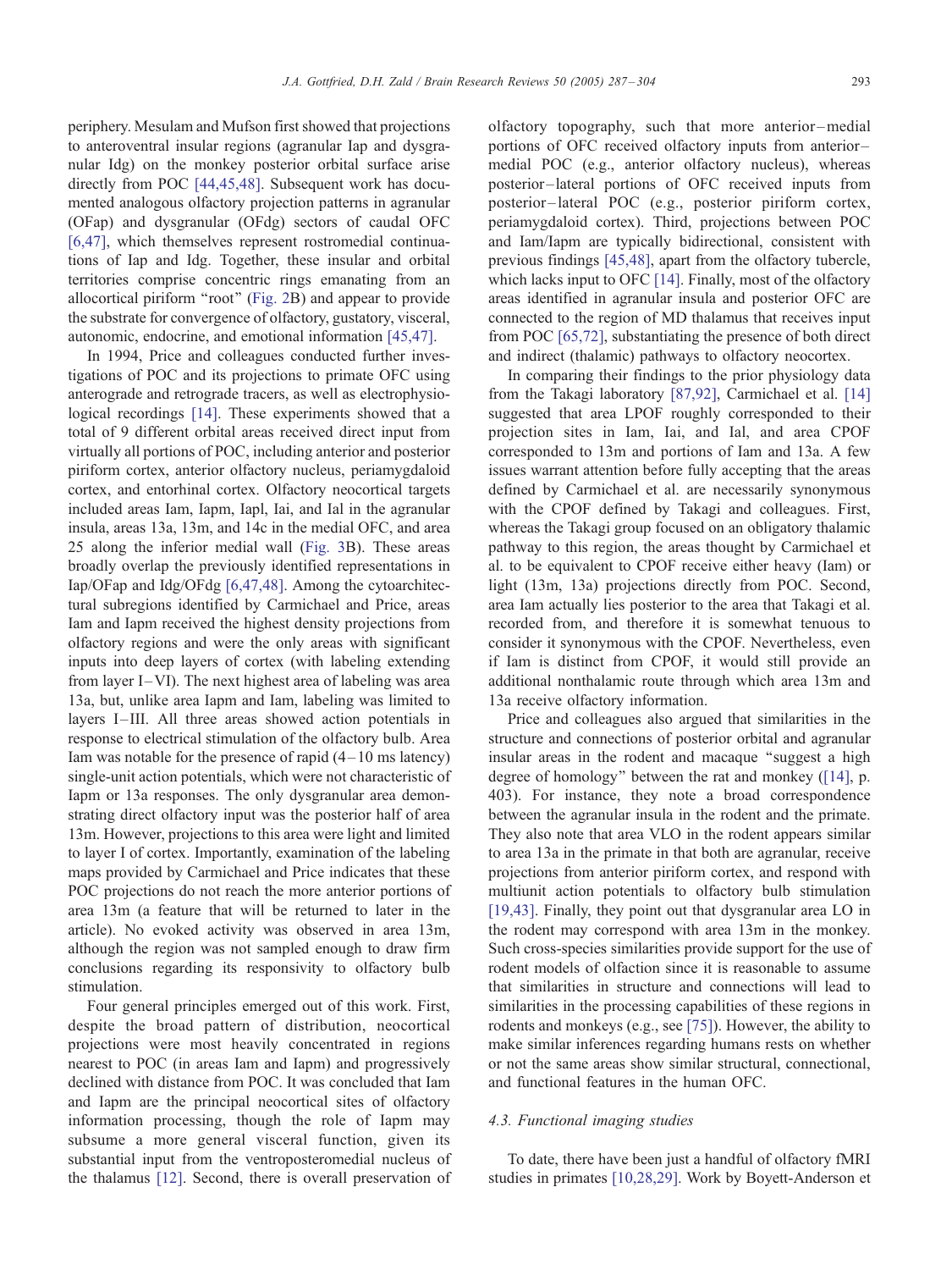al. [\[10\]](#page-15-0) specifically examined olfactory responses in the OFC. In this paradigm, 40-s epochs of odor (alternating with odorless air) were delivered via a cotton-tipped applicator to six squirrel monkeys. Odor-evoked neural responses were detected in rostromedial OFC (along with cerebellum, hippocampus, and piriform cortex), overlapping ventromedial prefrontal cortex. While this anterior pattern of findings contradicts the electrophysiological and anatomical data indicating posterior OFC involvement, we suggest that these fMRI data should be regarded as preliminary, as: (1) they are based on a small subject sample; (2) the neural responses are based on a fixed-effects analysis, whereby the OFC responses may be predominantly driven by one or two outliers; (3) the studies were conducted in a highly nonphysiological context, in which the monkeys were sedated and the odorants were delivered out of phase with respiration; and (4) the piriform activations may have also spanned caudal regions of OFC.

### 5. General anatomy of the OFC in humans

The topography of the human OFC retains the basic features of the macaque OFC. However, unlike the macaque, there is always a deep horizontally running sulcus (the transverse orbital sulcus) that bisects the middle orbital region between the medial and lateral orbital sulci [\[17\].](#page-15-0) In about a quarter of samples, the pattern formed by the medial, lateral, and transverse orbital sulci forms a clear Hshape, and indeed this H-shape was identified as early as the 1850s [\[34,46\].](#page-16-0) However, in the majority of cases, the shape is less clearly an H [\[17\].](#page-15-0) Frequently, this occurs because either the lateral or medial orbital sulci are interrupted such that they can be divided into separate rostral and caudal segments. Additionally, humans typically possess one or two intermediate orbital sulci in the anterior orbital gyrus region, and it is not uncommon for one of these intermediate gyri to intersect the transverse orbital sulcus. This pattern frequently appears in cases where the medial orbital sulcus is divided into two segments.

Data from humans indicate a substantial degree of cytoarchitectural convergence between monkeys and humans. Early work by Petrides and Pandya [\[57\]](#page-16-0) indicated a gross correspondence between monkey and human features. More recent work by Ongur, Ferry, and Price [\[55\]](#page-16-0) indicates additional convergence in terms of both staining and cellular features at the subregion level. The Ongur et al. map is displayed in [Fig. 4.](#page-8-0) As can be seen, the basic pattern is similar to that seen in the macaque, but there is a substantial elongation of subregions. One important discrepancy must be noted between this map and previous studies of human OFC cytoarchitectonics. Specifically, Ongur et al. [\[55\]](#page-16-0) limit area 13 to the medial orbital gyrus and the medialmost sections of the posterior orbital gyrus. This contrasts dramatically with work by Petrides and Pandya [\[57\]](#page-16-0) and Semendeferi et al. [\[76\],](#page-17-0) who indicate that area 13 extends throughout the posterior orbital gyrus as far as the lateral orbital sulcus. The source of the discrepancy is unresolved.

In order to make their system translatable to neuroimaging researchers, Ongur et al. [\[55\]](#page-16-0) provided a sample map for a brain within the conventional Talairach coordinate system. In considering the location of specific boundaries, it should be noted that many of the transitions between areas are relatively gradual, making precise demarcation of boundaries difficult. Moreover, the authors studied too few brains to provide a clear picture of the variability in the positioning of these transitions. Nevertheless, the map is likely to provide a reasonable approximation of the location of cytoarchitectural regions and represents the clearest attempt to date to provide a precise map of OFC architecture within a standardized coordinate system.

### 6. Localizing olfactory neocortex: human

The cytoarchitectural similarities between the human and macaque OFC lead to direct predictions regarding the location of olfactory zones in the human OFC. If the areas are homologous in terms of both architecture and connections, it follows that the greatest olfactory responsivity should occur in the same cytoarchitectural areas as in the macaque. Specifically, the most robust responses are predicted to arise in agranular regions, particular Iam and Iapm, since these areas show the heaviest input from POC and show robust responses to olfactory bulb stimulation. Based on the Ongur et al. [\[55\]](#page-16-0) map, such an area would be centered about 8 mm anterior to the anterior commissure in the most posterior aspect of the OFC. Based on the work of Takagi and colleagues [\[87,92\],](#page-17-0) one would expect an additional slightly more anterior focus in the posterior portions of area 13 (13a and posterior 13m). If centered in area 13a, this would still be quite posterior ( $v < 15$ ) mm. If centered in posterior area 13m, one would expect this focus to be centered between roughly 15 – 20 mm anterior to the anterior commissure.

Direct information regarding the location of olfactory responsive sites in human OFC has understandably lagged behind the monkey data due to technological constraints. As reviewed below, studies of patients with focal brain lesions have implicated the OFC in olfactory functions but have been less instructive in terms of where in the OFC these processes are being mediated. After reviewing these data, we turn our attention to more recent efforts to define the putative olfactory OFC with the aid of functional neuroimaging techniques.

### 6.1. Patient lesion studies

A general role for human OFC in olfactory processing was initially inferred from studies of patients with focal lesions of prefrontal cortex. In particular, surgical excisions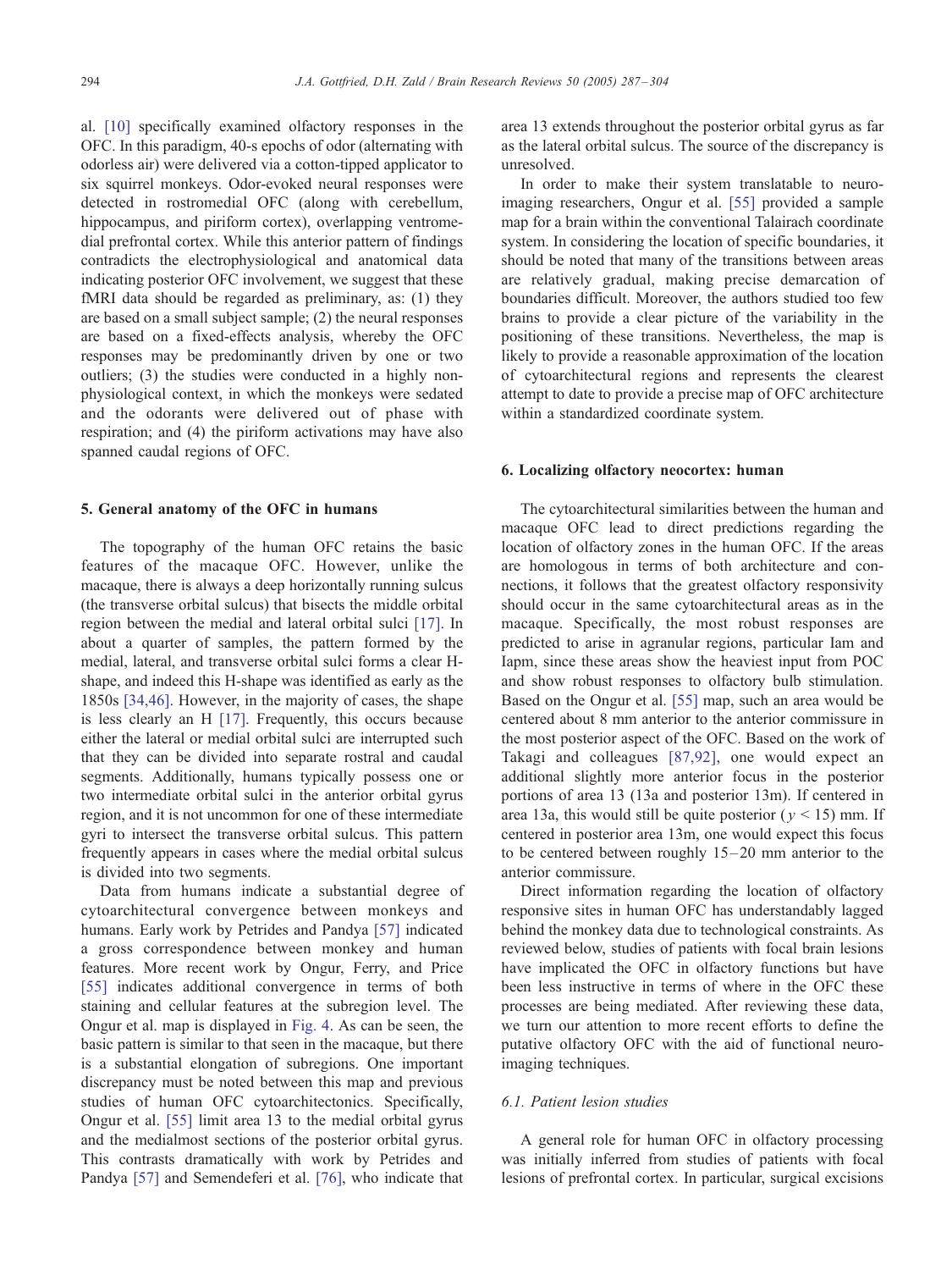<span id="page-8-0"></span>

Fig. 4. Anatomy of the human OFC. (A) These diagrams show the two most common patterns of orbital sulci in humans. Fr, sulcus fragmentosus; IOS, intermediate orbital sulcus; LOS, lateral orbital sulcus; MOS, medial orbital sulcus; TOS, transverse orbital sulcus; (r), rostral, (c), caudal. The scales on the bottom and the right refer to x and y positions in Talairach space. [Reproduced from Figs. 5 and 6 of: M.M. Chiavaras, M. Petrides, Orbitofrontal sulci of the human and macaque brain, J. Comp. Neurol. 422 (2000) 35–54. Copyright 2000 by Wiley-Liss. Reprinted with permission of Wiley-Liss, Inc., a subsidiary of John Wiley and Sons, Inc.] (B) A human cytoarchitectural map drawn on the surface of the OFC and shown alongside coronal slices transformed into Talairach space (C), where the number in the corner represents the number of mm anterior to the anterior commissure. [Reproduced from Figs. 2 and 4 of: D. Ongur, A.T. Ferry, J.L. Price, Architectonic subdivision of the human orbital and medial prefrontal cortex, J. Comp. Neurol. 460 (2003) 425 – 449. Copyright 1994 by Wiley-Liss. Reprinted with permission of Wiley-Liss, Inc., a subsidiary of John Wiley and Sons, Inc.]

of the prefrontal lobe, either as a result of tumor, hematoma, or medically intractable epilepsy, were shown to be associated with impairments of odor identification [\[38\],](#page-16-0) odor quality discrimination [\[59,96\],](#page-16-0) and olfactory memory [\[39\].](#page-16-0) For example, in a study of odor identification [\[38\],](#page-16-0) post-surgical epileptic patients were asked to identify common odors using the University of Pennsylvania Smell Identification Test (UPSIT) [\[23\],](#page-15-0) a ''scratch-and-sniff'' test that requires matching each of 40 different odors to different lists of 4 verbal descriptors. Compared to a normal control group, only those prefrontal patients whose excisions involved OFC were impaired on this task. Interestingly,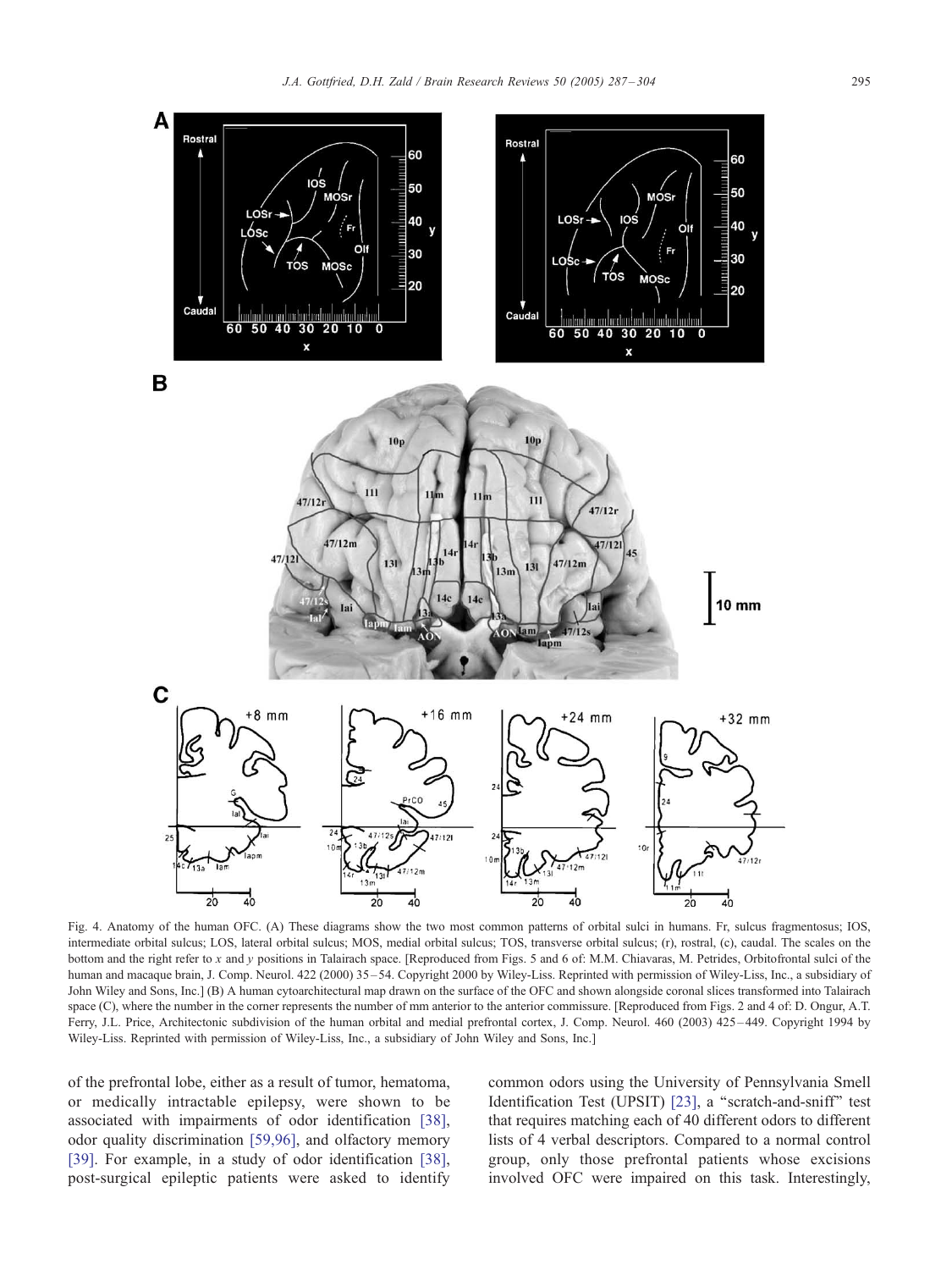patients with temporal lobe excisions (frontal sparing) also performed poorly, though they were relatively less impaired than the OFC group. These effects were generally observed in the presence of normal detection thresholds, excluding any primary loss of smell, although there was a significant negative correlation between right-nostril odor detection values and identification performance in patients with right frontal damage. Complementary studies on odor quality discrimination have demonstrated similar effects. Potter and Butters [\[59\]](#page-16-0) asked patients with prefrontal damage to rate the similarity of odor quality between successive pairs of stimuli. Performance impairment appeared to be specific to the olfactory modality as visual hue discrimination was left intact. Curiously, odor detection thresholds were lower (more sensitive) in the prefrontal subgroup than in controls, though the overall younger age of the prefrontal patients might have accounted for this finding.

Two important patterns emerged from these studies. First, the results clearly documented a role for human OFC in sustaining higher-order cognitive operations related to odor discrimination, though the exact contribution of OFC to these functions remained unclear. Successful performance on an identification test such as the UPSIT, for example, relies on accurate odor detection and recognition, working memory, lexical comprehension, and cross-modal (odor – verbal) matching, any of which could be compromised by prefrontal damage. Second, and perhaps more notably, the lesion data indicated that low-level markers of olfactory function (such as odor detection thresholds) were relatively preserved with orbital lesions. The absence of a lesion effect on elementary odor processing implies that the olfactory projection site in human OFC may not have direct access to unadulterated representations of the original odor percept but instead may receive only highly refined and abstracted sensory inputs in the service of more complex olfactory behaviors.

Although the patient lesion data provide convincing evidence for the involvement of human OFC in olfactory processing, there are several important caveats. Lesionbased approaches are necessarily limited by the large size and spatial extent of the surgical resection. Especially given the close proximity of so many heterogeneous regions within the ventral frontal lobe, this confound effectively precludes a more precise anatomical delineation of olfactory OFC. In addition, as presurgical olfactory performance was not available in these patients, it remains difficult to establish whether the olfactory impairments directly followed from the prefrontal excision or were a consequence of pre-existing pathology located elsewhere. Finally, it is possible that at least some of the lesions actually spared the olfactory projection areas in OFC, giving a misleading impression that elementary olfactory functions do not localize to orbital neocortex. For example, based on the tracing studies in primates, one would not predict that anteromedial or anterolateral lesions of the OFC would disrupt basic olfactory

processing since these regions do not receive direct input from POC.

### 6.2. Functional neuroimaging studies

In 1992, Zatorre and colleagues published the first imaging (PET) study of human olfaction [\[97\].](#page-17-0) Healthy volunteers were asked to inhale during birhinal presentation of an odorless cotton wand (first scan) or during presentation of 8 different odorants (second scan). Comparison of odor to no-odor scans revealed significant neural activity in left and right piriform cortex and right OFC. The right OFC activation was located centrally within the orbital cortex, in between the medial and lateral orbital sulci, but more rostral than would be predicted from the monkey data. Odorevoked OFC activity was also observed on the left side, albeit at reduced statistical threshold. The greater righthemispheric OFC activity, combined with evidence of greater impairments in olfactory function following right vs. left OFC lesions, led to a hypothesis of a right frontal dominance for olfaction.

Since this groundbreaking work, numerous investigators using both PET and fMRI techniques have further examined the location of an olfactory representation in OFC. These studies have spanned a creative variety of experimental paradigms, involving manipulations of odor stimulus duration, stimulus quality, multisensory effects, and motivational state. To document the localization of human olfactory OFC more definitively, we compiled the OFC voxel coordinates reported in all imaging studies where: (a) the neural characterization of basic olfactory processing was a central aim; (b) odor-evoked activity was not complicated by the use of aversive odorants; and (c) subjects were not asked to make cognitive olfactory judgments (other than odor detection) during scanning. Given the data from monkeys, this analysis was broadly constrained to OFC activations posterior to  $v = 45$  along the anterior – posterior axis (Talairach coordinate space). Data came from the following 13 studies (5 PET, 8 fMRI): Zatorre et al., 1992 [\[97\];](#page-17-0) Small et al., 1997 [\[78\];](#page-17-0) Sobel et al., 1998 [\[81\];](#page-17-0) Zald and Pardo, 1998 [\[94\];](#page-17-0) Francis et al., 1999 [\[30\];](#page-16-0) O'Doherty et al., 2000 [\[52\];](#page-16-0) Savic and Gulyas, 2000 [\[73\];](#page-17-0) Savic et al., 2000 [\[74\];](#page-17-0) Sobel et al., 2000 [\[82\];](#page-17-0) Poellinger et al., 2001 [\[58\];](#page-16-0) Gottfried et al., 2002 [\[31\];](#page-16-0) Gottfried and Dolan, 2003 [\[32\];](#page-16-0) Kareken et al., 2004 [\[40\].](#page-16-0) A total of 26 coordinates were identified, including 15 on the right and 11 on the left. Seven of these studies reported significant bilateral activation, five reported significant right-sided activation only, and one reported significant left-sided activation only. To reduce inconsistencies across studies, MNI coordinates were converted to Talairach space, using Matthew Brett's ''mni2tal'' function ([http://www.cla.sc.edu/psyc/faculty/rorden/mricro.html\)]( http:\\www.cla.sc.edu\psyc\faculty\rorden\mricro.html ) as implemented in Matlab 6 (The Mathworks, Inc., Natick, MA). Finally, voxel coordinate means (with standard deviations) and medians were computed separately for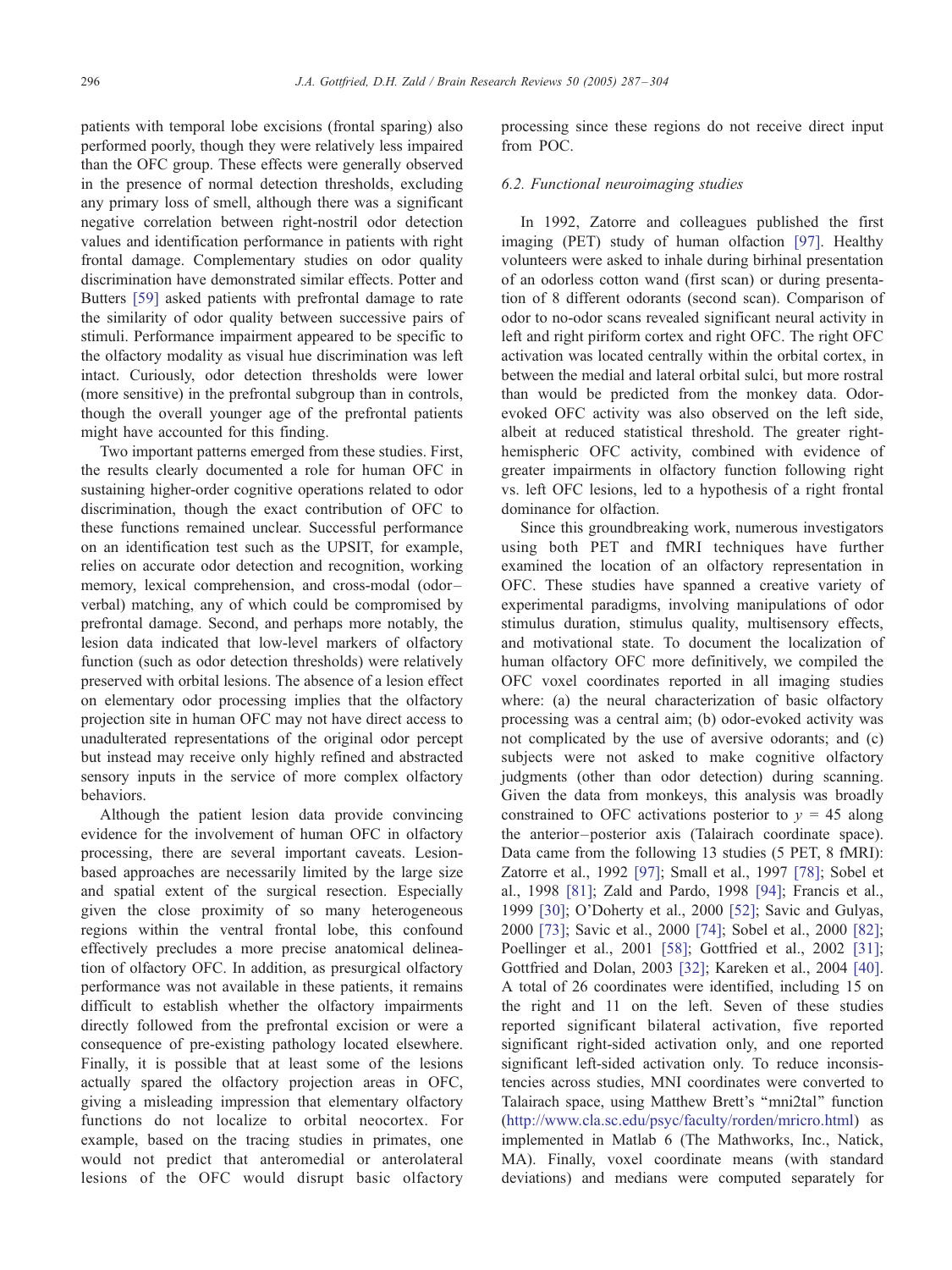Table 1 Functional localization of putative human olfactory OFC averaged across 13 neuroimaging studies

|           | Coordinates * Mean $(+/-$ S.D.) |  |                                                             | Median |  |  |
|-----------|---------------------------------|--|-------------------------------------------------------------|--------|--|--|
|           |                                 |  |                                                             |        |  |  |
| Right OFC |                                 |  | $23.9(5.4)$ 33.8 (5.6) $-12.1(5.3)$ 24.0 33.0 $-12.0$       |        |  |  |
| Left OFC  |                                 |  | $-21.2$ (5.7) 30.8 (4.2) $-15.5$ (4.6) $-21.8$ 30.0 $-17.0$ |        |  |  |

\* Coordinates are in Talairach space in mm, where  $x = \text{median/}$ lateral from the midline ( $+$  = right),  $y$  = posterior/anterior from the anterior commissure  $(+)$  = anterior), and  $z$  = inferior/superior from the intercommissural plane  $(+)$ = superior).

right and left sides. The results are shown in Table 1 and Fig. 5.

These findings indicate that the localization of human olfactory neocortex is highly consistent across studies, with negligible between-study variation, especially given the inherent spatial limitations of neuroimaging. It is evident that the neural substrates of odor stimulation reliably converge upon bilateral areas along the medial orbital sulcus close to its intersection with the transverse orbital sulcus (i.e., the horizontal limb of the "H"-shaped sulcus). While the data generally confirm a right-hemisphere predominance, it is important to note that left hemisphere involvement arose in almost two-thirds of the studies.

### 7. Reconciling the monkey and human data

Comparison of the consensus neuroimaging activation locus to the human architectonic maps delineated by Price and colleagues [\[55\]](#page-16-0) suggests that the putative human olfactory OFC roughly corresponds to the posterior portion



Fig. 5. Localization of olfactory OFC in humans. The peak activation coordinates (23 voxels: red dots) from 13 neuroimaging studies of basic olfactory processing are plotted on a canonical T1-weighted anatomical MRI scan in Talairach space. The yellow circles indicate the mean voxel coordinates for right and left sides. For presentation, coordinates are collapsed across the z axis (superior –inferior) in order to depict all voxels on a single image.



Fig. 6. Cross-species mismatch between predicted and observed olfactory OFC. The blue area signifies the olfactory projection area in monkey OFC, as based on electrophysiological [\[87,92\]](#page-17-0) and anatomic tracer [\[14\]](#page-15-0) studies, whereas the red area denotes the putative human olfactory projection area, as based on the neuroimaging meta-analysis presented here and recent crossspecies anatomical comparisons of OFC [\[17,55\].](#page-15-0) See [Fig. 1](#page-2-0) for key to abbreviations. The diagram clearly indicates that the human olfactory region is located considerably more anterior than the monkey counterpart. Possible explanations for this anatomical discrepancy are discussed in the text.

of area 11l, a location that is strikingly more anterior than one would predict on the basis of the animal data discussed above [\[14,47,92\].](#page-15-0) Regardless of specific cytological subdivisions, it is clear that the putative human region is situated at least 2 cm rostral to the monkey counterparts in areas Iam and Iapm in the posterior OFC (Fig. 6). Indeed, the posteriormost (agranular) segment of the orbital surface is rarely activated in human olfactory neuroimaging. Among the 13 studies cited above, only three reported insular activations that could be considered to lie properly within agranular portions of OFC [\[31,32,58\].](#page-16-0) A complete survey of the olfactory imaging literature shows that, if anything, agranular insula is preferentially activated during higherorder tasks involving explicit hedonic judgments [\[69,71\]](#page-17-0) or cross-modal integration [\[20,80\].](#page-15-0)

The OFC region nearest to area 11l that receives direct POC projections (according to [\[11\]\)](#page-15-0) would be area 13m, which receives a light projection to layer 1. The posteriormedial corner of area 11l abuts the anterior –lateral corner of area 13 m, and it is certainly possible that variability in the precise locations of cytoarchitectural boundaries has led to the misidentification of a focus that is actually in the anterior –lateral corner of area 13 m. However, given that the POC projection to this area in monkeys is concentrated in the posterior portion of area 13m, one would expect that such projections would be focused posterior to  $y = 20$  in humans (according to [\[55\]\)](#page-16-0). Thus, even if the neuroimaging focus is labeled as area 13m, it still does not appear to correspond well with predictions based on the monkey literature. On the other hand, if one considers the CPOF boundaries as defined by Takagi's group, based on MDmc connections rather than POC projections, the boundaries do indeed include the more anterior part of area 13m. However, as already noted, the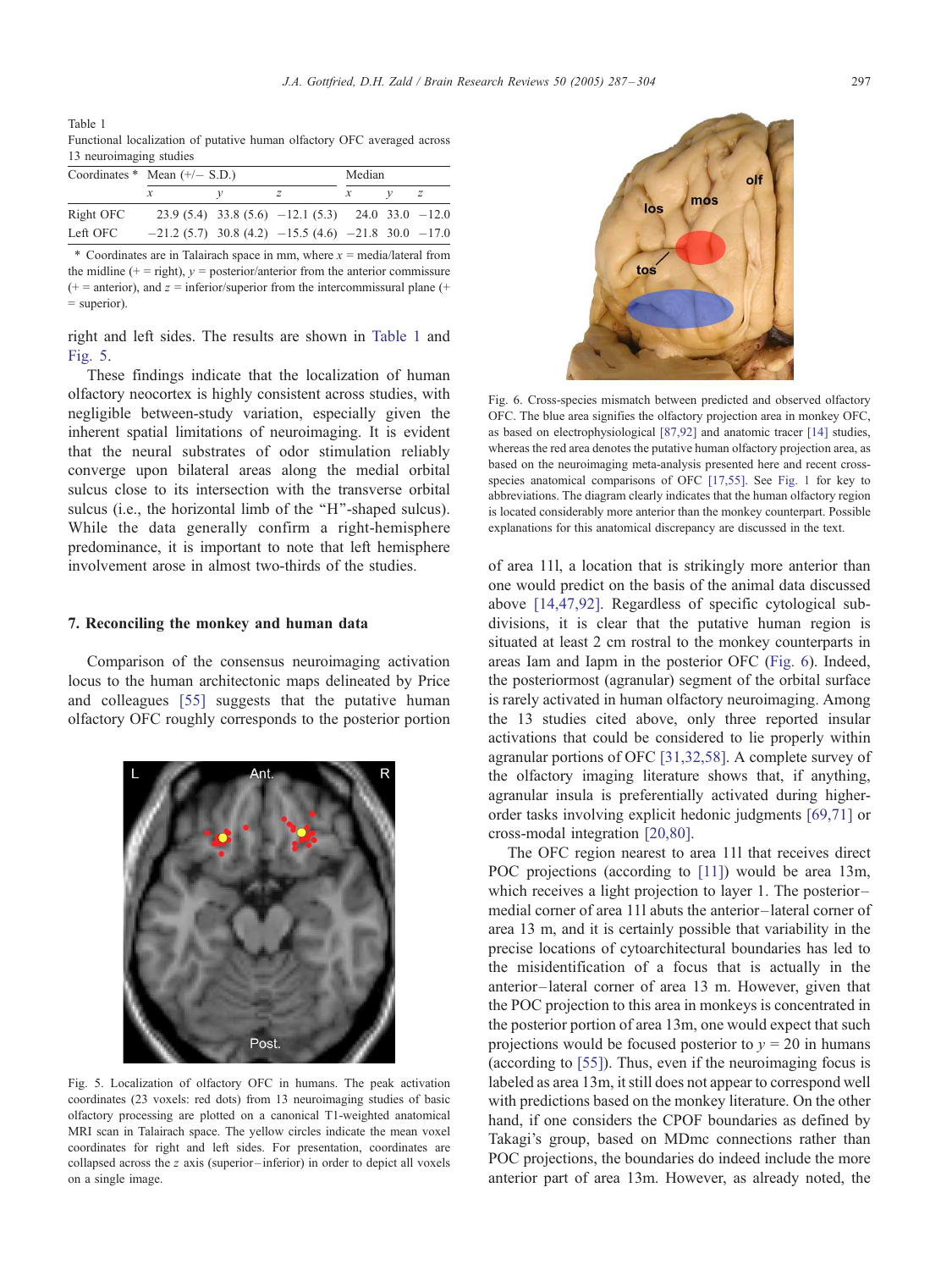CPOF is centered in the posterior aspects of area 13m in the macaque, not in its anterior –lateral aspect.

What might account for the anatomical discrepancy between the monkey and human locations of olfactory OFC? One way to approach this question is to ask why the human imaging studies do not show activation of *caudal* orbital areas. As discussed in Sections  $7.1 - 7.6$ , a combination of technical and experimental factors may render fMRI insensitive to this region and together is likely to bias the detection of more anterior OFC loci in the human data. In Section 7.7, we consider the inverse question, namely, to ask why the *monkey* studies do not show activation of *rostral* orbital areas. Finally, methodological issues notwithstanding, we speculate in Section 7.8 that biological differences in olfactory processing between monkeys and humans might account for some of the cross-species differences in functional anatomy detailed here.

# 7.1. Methodological differences between fMRI and electrophysiology

Direct comparison of the human and non-human primate data regarding olfactory representations is complicated by the simple fact that the human data derive from fMRI studies whereas the animal data arise primarily from electrophysiological and anatomical tracer studies. Preferably, cross-species comparisons should rely on the same method in both species; with the improvement in fMRI, it may become possible to obtain adequate imaging data in monkeys that could be directly compared to the human data. Indeed, the data by Boyett-Anderson et al. [\[10\]](#page-15-0) suggest that, when matched for methodologies, there may in fact be considerable overlap in the functional localization of primate and human olfactory OFC. However, the small sample size of this particular study will require replication, preferably with non-sedated monkeys smelling in a more physiologically relevant context.

This issue aside, a consideration of the neuronal basis of the fMRI signal (technically, blood oxygen level-dependent [BOLD] contrast) may bear on how best to relate human imaging and animal electrophysiological data. Recent work indicates that both single-unit responses and local field potentials (LFPs) correlate with fMRI BOLD effects [\[42\],](#page-16-0) though the LFPs are better predictors. Given the greater correspondence of BOLD signal to LFPs, it is important to note that LFPs and single-unit recordings reflect fundamentally different aspects of neuronal processing [\[41\].](#page-16-0) Singleunit (and multi-unit) studies focus on the cell spiking (action potentials) of pyramidal neurons and thus reflect the output of a region. However, they do not capture subthreshold inputs, integrative processes, or associational operations of the cortical area under study. In contrast, LFPs are markers of aggregate extracellular activity spanning a wider cortical territory (typically on the order of a few hundred micrometers to a few millimeters), generated by a combination of postsynaptic potentials, afterpotentials of somatodendritic spikes, and voltage-gated membrane oscillations, which together reflect the input of a cortical area as well as its local processing (including the activity of excitatory and inhibitory interneurons). Because the fMRI signal is more closely tied to the LFPs, it has been interpreted as being more representative of local integrative processing than regional output.

The idea that fMRI BOLD activity is a truer reflection of neuronal inputs and local processing suggests that the animal studies using LFPs (rather than single- or multi-unit recordings) may be more comparable to the human imaging data, providing at least partial validity for comparisons between these particular methods. The most extensive studies in this regard are the early studies by Takagi and colleagues [\[85,87,92\],](#page-17-0) which do indeed show a pattern of localization that extends more anteriorly into dysgranular OFC cortex than into the agranular insular areas showing short-latency single-unit responses described by Carmichael et al. [\[14\].](#page-15-0) While the human data still appear somewhat more anterior to what would be predicted from the focus of the Takagi LFP studies, the discrepancy is certainly smaller than when one limits comparison to the anatomical tracing and short-latency single-cell data.

Actually, in many instances, the output of a region and the level of regional processing are similar, in which case LFPs, spike firing, and fMRI BOLD signal are likely to produce convergent results [\[42\].](#page-16-0) However, there are situations in which spiking activity is relatively transient, but LFPs are more prolonged [\[41\],](#page-16-0) so that the LFP and fMRI data will diverge from the single-unit data. To the extent that posterior OFC regions show short-lived output without engaging in prolonged local processing (an open question), their activity may not be strongly detected by neuroimaging. In contrast, the information fed forward from these areas might engage substantial levels of local processing in more anterior OFC regions, resulting in their being detected by fMRI.

# 7.2. Spatial insensitivity of functional neuroimaging

It is certainly plausible that human olfactory OFC is actually located more posteriorly, akin to the primate anatomy, but that fMRI is simply insensitive to the caudal OFC olfactory region. In particular, conventional fMRI sequences can be associated with signal distortion and dropout (susceptibility artifact) at air-tissue interfaces, reducing image quality in olfactory-specific areas of the basal frontal and ventral temporal lobes [\[53\].](#page-16-0) Such an artifact would explain the absence of caudal OFC activations in the human fMRI studies. However, this explanation seems unlikely since a similar distribution of responses is observed in the PET studies of basic olfactory processing, which are not susceptible to these technical artifacts. It is also possible that olfactory representations in posterior OFC are simply too sparse to be detected reliably by human imaging modalities, particularly due to the small size of this region in the human brain. Nevertheless, there are at least a few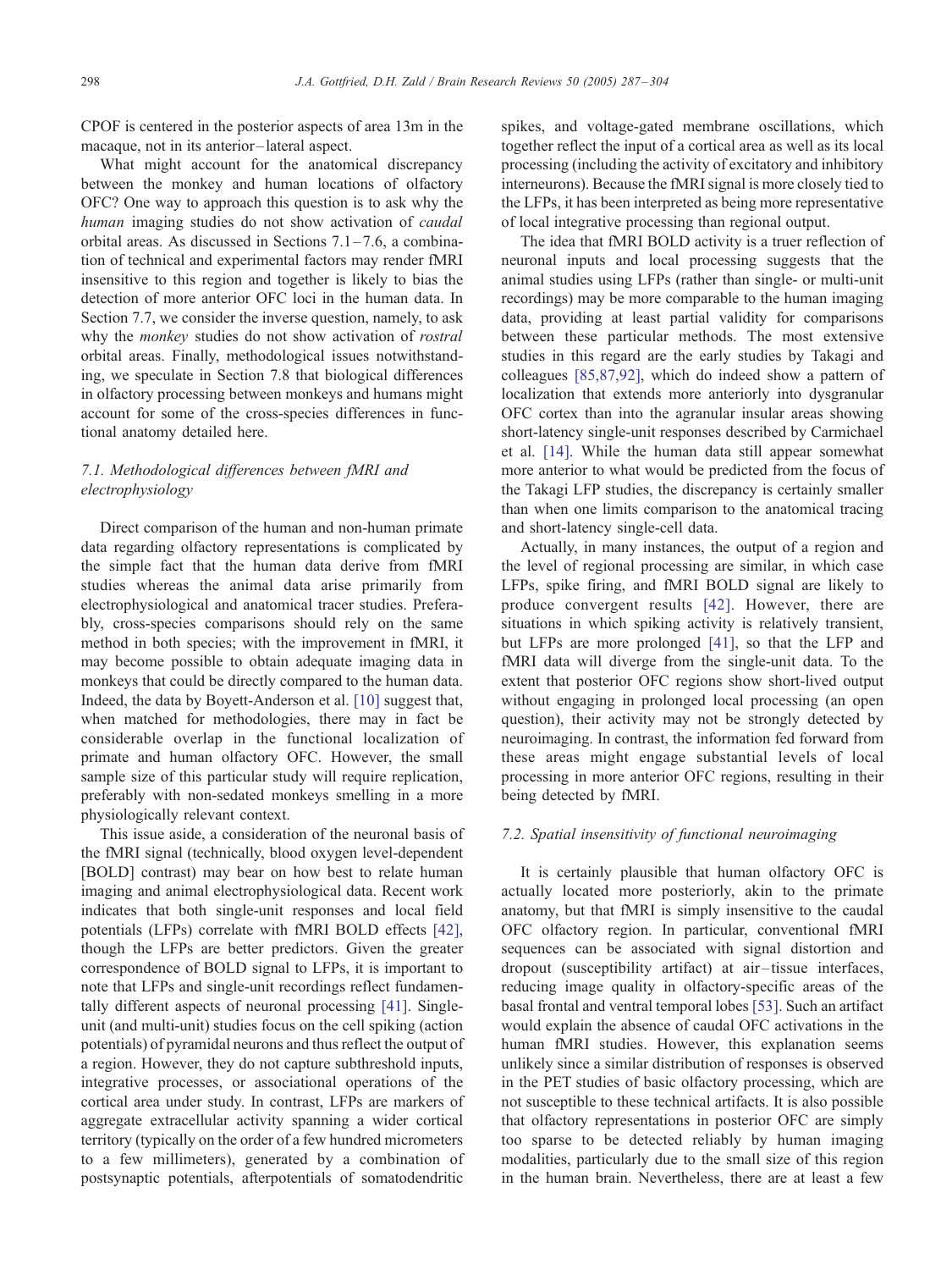instances where odor-evoked activation has been documented in these regions [\[20,31,32,58,69,71,80\],](#page-15-0) as described above, suggesting that low neuron counts may not entirely explain the findings. Moreover, based on the anatomical data, assuming the intrinsic cortico-cortical connections within the OFC are essentially preserved across species, then olfactory representations in human OFC should be sparser in anterior (vs. posterior) areas so that odor-evoked activation should be more difficult to elicit in rostral OFC, yet this prediction is opposite to the pattern described here.

# 7.3. Temporal insensitivity of functional neuroimaging

The insensitivity of fMRI to rapid (millisecond) temporal changes may be particularly relevant in considering the olfactory system. The critical role of temporal dynamics in olfactory processing has been demonstrated across both vertebrate and non-vertebrate species (e.g., [\[16,18,22,84\]\)](#page-15-0). For example, in a recent study using voltage-sensitive dyes in the rodent olfactory bulb, odorants activated specific sequences of glomeruli with unique temporal firing patterns and respiratory phase shifts that evolved over just a few hundred milliseconds [\[83\].](#page-17-0) Therefore, if the neural analysis of olfactory sensory information depended more on the pattern (rather than the amount) of activity in caudal OFC, there would be no difference in the overall response between control and stimulus conditions, and there would be no detectable signal with PET or fMRI. It must be emphasized, however, that at present there is little direct evidence suggesting that the sorts of rapid temporal dynamics that characterize olfactory bulb processing are specifically implemented in secondary olfactory regions. Nevertheless, such a pattern would certainly explain the dearth of posterior OFC responses observed in imaging studies.

### 7.4. Differential effects of habituation

Data from both animals [\[91\]](#page-17-0) and humans [\[58,82\]](#page-16-0) have demonstrated that the POC shows a rapid pattern of habituation to odorants, such that the initial response is brief and is not sustained even in the face of prolonged odorant exposure. In contrast, it appears that more anterior OFC regions lack this rapid habituating response [\[58\].](#page-16-0) However, neither animal nor human data have specifically addressed issues of habituation in areas such as Iapm, Iam, and posterior 13m. Whether habituation effects are pronounced in the posterior OFC remain unclear, although they might help explain the relative absence of odor-evoked neuroimaging responses in this region.

# 7.5. Differential effects of sniffing

Participants in olfactory imaging studies are commonly asked to pace their breathing during olfactory paradigms and/ or make sniffs in response to an instruction cue. However, Sobel et al. [\[81\]](#page-17-0) indicate that the posterior OFC (consistent

with the agranular insular regions) is sensitive to the effects of respiration, whereas more anterior OFC regions are not. This would appear consistent with its close relationship to the POC where a similar effect of sniffing has been observed. Experiments by Sobel et al. [\[81\]](#page-17-0) further indicate that it is not the motoric act of sniffing that is critical to this activation but rather the stimulation of air flow through the naris. This association with sniffing may critically limit the ability to observe signals specifically correlated with olfaction in the posterior OFC region, leading to signal detection only in areas that are insensitive to air flow effects. Indeed, a similar argument has been made for why far more olfactory neuroimaging studies observe OFC activity than POC activity, despite the primacy of the POC in the olfactory pathway [\[95\].](#page-17-0)

# 7.6. Cognitive factors

Another possible source of cross-species discrepancies may relate to fundamental cognitive differences between humans and monkeys during a given experiment. For example, in human studies, it is likely that subjects actively attend to the odorants even if they are not told to make any specific judgments (apart from odor detection). Such interactions between attention and olfaction could theoretically alter the underlying response patterns and favor the activation of more rostral OFC regions. Along these lines, it is notable that, in macaques, area 11 receives input from both ventral area 46 and ventral area 10, as well as input from cingulate cortex [\[5\],](#page-15-0) which may make the region far more sensitive to attentional and top – down control than agranular areas. It also cannot be ruled out that human participants automatically engage in certain judgments about odorants in these studies, even when not explicitly told to. For instance, in a study of olfactory judgment tasks, Royet et al. [\[70\]](#page-17-0) found that odor detection, intensity, hedonicity, familiarity, and edibility judgments were all associated with activity in the right OFC (at 26, 30,  $-12$  in MNI space; or 26, 29,  $-12$  in Talairach space), which is very close to our reported olfactory coordinates. Whether this concordance of results simply reflects the fact that attended odorants routinely engage this region, or that this area is explicitly involved in judgment processes, remains to be explored.

#### 7.7. Limitations of approaches in monkeys

Thus far, we have focused on why functional neuroimaging may be less sensitive to detecting posterior OFC activations. At the same time, one may ask why animal studies have failed to detect more rostral activations. In general, the use of anatomical and electrophysiological techniques (as in monkeys) favors the identification of monosynaptic short-latency pathways. Yet, this can come at the expense of detecting important areas that are less directly connected. The anatomical data are clear that more rostral OFC areas are devoid of direct connections in the macaque,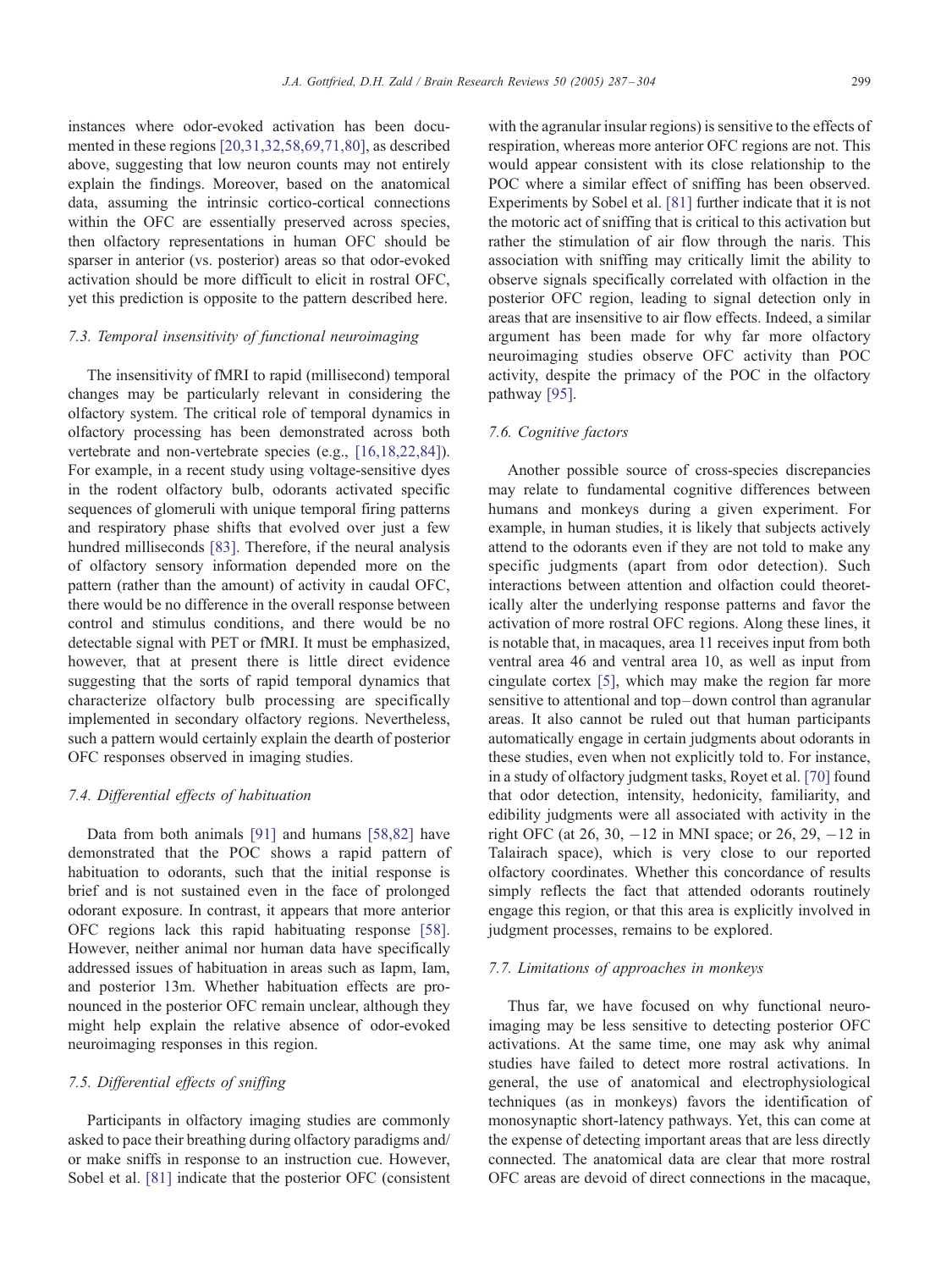but the extent to which they are responsive to less direct routes is less well studied. The seminal work of Takagi and colleagues provides the strongest support for the importance of thalamic input into the OFC, and this work specifically suggests that thalamic projections extend anterior to the areas defined by heavy direct POC input. Electrophysiological studies have consistently focused on more posterior OFC areas where olfactory signals have been the easiest to detect. Thus, anatomical constraints and sampling biases may have limited thorough examination of more rostrally focused olfactory processing in non-human primates. These biases may have led to a less than complete picture of the subregions involved in olfaction in monkeys.

## 7.8. Ascendancy of rostral olfactory processing

In the preceding sections, we have listed numerous features that might influence some of the anatomical differences between monkey and human data. The fact that human OFC shows an olfactory responsive region in a location anterior to what would be predicted from the monkey data may be simply ascribed to technical and methodological issues, as outlined above. However, it has yet to be definitively established that this discrepancy is due to the abovementioned technical factors, and in a number of instances, the explanations are not completely convincing. For example, PET is protected against susceptibility artifacts that might limit fMRI sensitivity, and event-related fMRI designs are protected against habituation effects. Furthermore, the demonstration of caudal activations in a handful of fMRI studies provides face validity that neither regional size nor atypical activity patterns necessarily preclude the detection of odor-evoked activity in caudal OFC. Finally, although the neural basis of cell spiking and fMRI signals may lead to differential sensitivity in caudal vs. rostral OFC regions, this is only likely to occur if there is a dissociation between regional output and local processing in the OFC, which remains to be seen.

Without dismissing the importance of technical factors, we feel it is valuable to introduce other possible interpretations for why the human data emphasize an area that is anterior to what would have been predicted from the monkey literature. One provocative idea is that rostral OFC has gained ascendancy in its importance for olfactory processing to a degree that it is now a critical node for human olfactory processing. In contrast, the importance of this region for olfactory function in primates may have been more limited in scope, with the posterior OFC playing a more dominant role. Below, we provide three highly speculative scenarios, in keeping with the concept of system reorganization in olfactory OFC, though we readily acknowledge that specific data supporting these ideas remain limited.

### 7.8.1. Evolutionary expansion

Perhaps the most radical hypothesis for the emergence of more rostral olfactory processing in humans is that evolutionary expansion of prefrontal cortex has led cell types in human Iam/Iapm to shift more anteriorly while maintaining their connectivity with POC. This possibility seems unlikely, given that comparative cytoarchitectonic analyses indicate that OFC subdivisions are generally conserved across human and primate species [\[45\],](#page-16-0) with only minor anatomical variations. Certainly, the cross-species differences that have been observed anatomically cannot adequately account for a 2-cm shift in the location of olfactory OFC.

### 7.8.2. Translocation of afferent connections

An alternative, but equally radical, hypothesis is that the wiring between the POC and OFC has changed, such that the secondary olfactory neocortex has undergone an anterior translocation of position, involving a population of target neurons with different cytoarchitectural and functional features. If true, this would raise problematic questions regarding attempts to infer function on the basis of shared anatomical (cytological) features across species. Specifically, it would call into question whether such relations are a sufficient means of characterizing the response properties in human prefrontal cortex, with respect not only to olfactory processing, but also to non-olfactory computations. Such a hypothesis would require specific anatomical characterization of olfactory projections to human OFC. Perhaps with the help of olfactory-specific immunohistochemical stains in post-mortem material, this issue can be answered in the future. However, at present, additional data regarding changes in regional connectivity are lacking.

### 7.8.3. Emergence of late-stage processing

A third more modest hypothesis is that the connectional patterns have not dramatically changed across species but that in humans, an area that was originally more tertiary in olfactory function has taken on a more pivotal role. If this has occurred without a profound alteration in connections, it would indicate that this area operates exclusively on olfactory information received either through the thalamus or through feed-forward projections from the posterior OFC. Indeed, the caudal orbital areas are linked in an extensive network of cortico-cortical connections with more rostral orbital areas, integrating multisensory inputs in the service of feeding, emotion, and homeostatic control. This network undoubtedly propagates odor information at least as far rostrally as area 11l, which is the region activated in the human imaging studies and which in single-unit recordings has been shown to contain a variety of olfactory multi-sensory neurons [\[66\].](#page-16-0)

# 8. Potential implications

The more rostral location of the putative human olfactory OFC has a number of interesting implications for understanding the general role of OFC in olfaction. Many of these conclusions apply regardless of whether we entertain the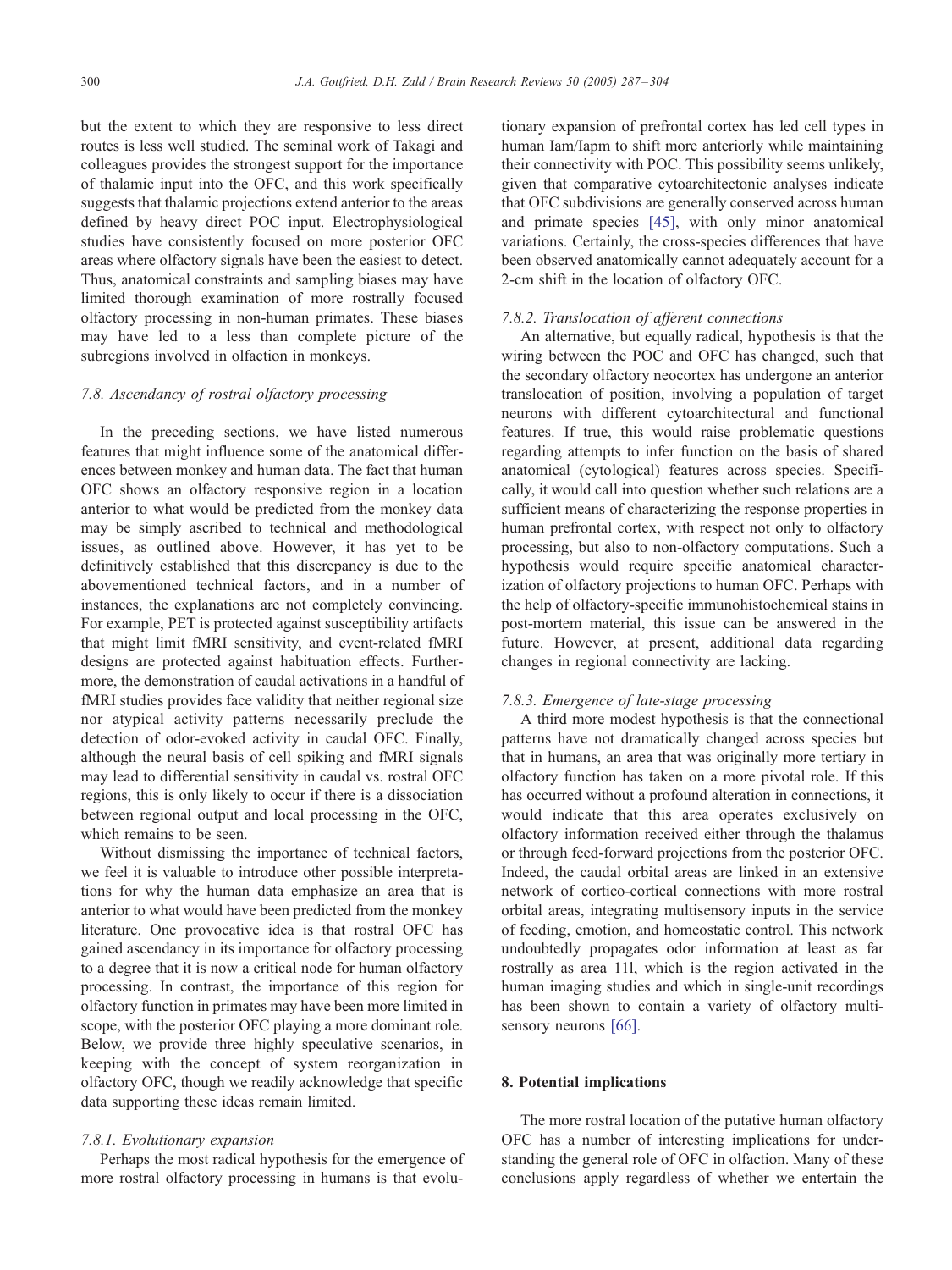radical possibility of an anterior translocation of cell position or afferent connectivity or accept the more conservative hypothesis that the networks have remained similar across species, but the relative importance of anterior vs. posterior OFC regions has changed. Even if the apparent species differences are artifact, the neuroimaging data make it evident that a more rostral area appears to be heavily involved in human olfactory processing, and its presence requires reevaluation of certain assumptions about olfactory processing in the OFC.

First and foremost, there is no reason to assume that the functional responsivity of the anterior region resembles that of the posterior regions from which most of our (animal) physiological understanding derives. The more rostral region possesses significantly different cytoarchitectural features and connectivity patterns than the agranular regions that have been the primary focus of olfactory research in animals. Thus, the wisdom of extrapolating from studies based on a different region in animals seems questionable. In other words, even if the cross-species differences are nothing more than methodological artifact, it still remains that existing models of human olfactory OFC function that are based on current data from the posterior OFC of primates are likely to prove insufficient.

If the putative olfactory OFC area had actually taken over or superceded functions that previously depended on the posterior OFC, this would fundamentally alter aspects of olfactory experience and its role in human behavior. As discussed above, the posterior OFC receives olfactory input from both direct and indirect (via MD thalamus) pathways [\[60,87,92\],](#page-16-0) providing cortical access to dual sources of olfactory information. However, the more rostral OFC olfactory region in humans almost certainly has a different balance of thalamic vs. nonthalamic pathways. A greater reliance on thalamic input could have both advantages and disadvantages. On the one hand, it would allow the advantages of thalamic gating and allow processing features that are more similar to those seen in other sensory systems. On the other hand, it would lose the effects of synchronous or desynchronous input between thalamic and POC afferents. In primates, Price and colleagues have described a hierarchical flow of information transfer in OFC that underlies progressive functional complexity, whereby sensory afferents (olfactory, gustatory, visceral) terminating upon caudal OFC then converge upon more anterior medial orbital regions, allowing for information synthesis and the construction of higher-order perceptual representations, particularly those related to flavor [\[12,13,54\].](#page-15-0) If olfactory afferents actually bypass caudal OFC, this would substantially alter aspects of sensory integration. Alternatively, if the projection pathways described by Price and colleagues are intact, it may suggest that humans are actually dependent upon areas where stimuli are already highly multimodal and integrated, perhaps leading to some of the confusion between olfactory and gustatory experiences that are frequently

described in humans [\[49\].](#page-16-0) One can also imagine how such changes might lead to a reduction in stimulus specificity in this more heteromodal region. This might provide a biological explanation for why the human sense of smell seems so impoverished beside that of other mammalian species. In other words, the ascendancy of more rostral areas may have come at the cost of certain olfactory abilities, even leading to a narrowing of the human repertoire of odor-guided discriminations and behaviors.

Second, the rostral region has dramatically different connections with the amygdala. Areas Iai, Iapm, and Ial receive heavy projections from the amygdala. In contrast, both areas 13m and 11l receive far less direct input from the amygdala  $[7,12]$ ). This would lead to a degree of olfactory processing far less influenced by amygdalar output than is seen in the posterior agranular regions. Similarly, anterior 13m and posterior 11l have substantially weaker outputs to the hypothalamus. In many mammals, odorous stimuli are the primary means of motivating behavior. Maternal bonding, kinship recognition, food search, mate selection, predator avoidance, and territorial marking are all guided by smells [\[15\].](#page-15-0) Given the convergence of olfactory, visceral, and amygdalar input and hypothalamic output in the posterior OFC of nonhuman primates, it is easy to see where the posterior OFC would be critical in regulating these functions. In contrast, to the extent that olfactory processing extends outside of the amygdalar input and hypothalamic output zones, the end product of olfactory processing would likely be less directly related to emotional responses.

The discussion of amygdalar connectivity focuses attention on a key feature of the present meta-analysis this analysis was restricted to neutral or only mildly valenced conditions. Previous studies of emotionally valenced odorants have shown more variably located responses [\[4,32,67,68,70,93\].](#page-15-0) In several cases, more posterior OFC activations have actually arisen in these studies, particularly in response to pleasant odorants. However, activations that were equally anterior, or even more anterior, than the region identified in the meta-analysis have also emerged. Thus, if anything, inclusion of emotional stimuli suggests an even broader scope of olfactory processing beyond the posterior OFC.

Finally, the current observations might directly impact the interpretation of patient lesion studies. Whether the lesions encompass the posteriormost aspects of the OFC or the area described here may critically influence the results of neuropsychological studies of olfaction. In contrast to models based on animal studies that would argue that deficits should only arise from lesions to the agranular insula and perhaps posterior 13m, we assert that lesions in the central OFC encompassing anterior 13m and posterior 11l might produce substantial deficits on olfactory tasks. Indeed, variations in whether or not this area were lesioned may account for some of the disparities previously seen across different studies (e.g., [\[59,96\]\)](#page-16-0).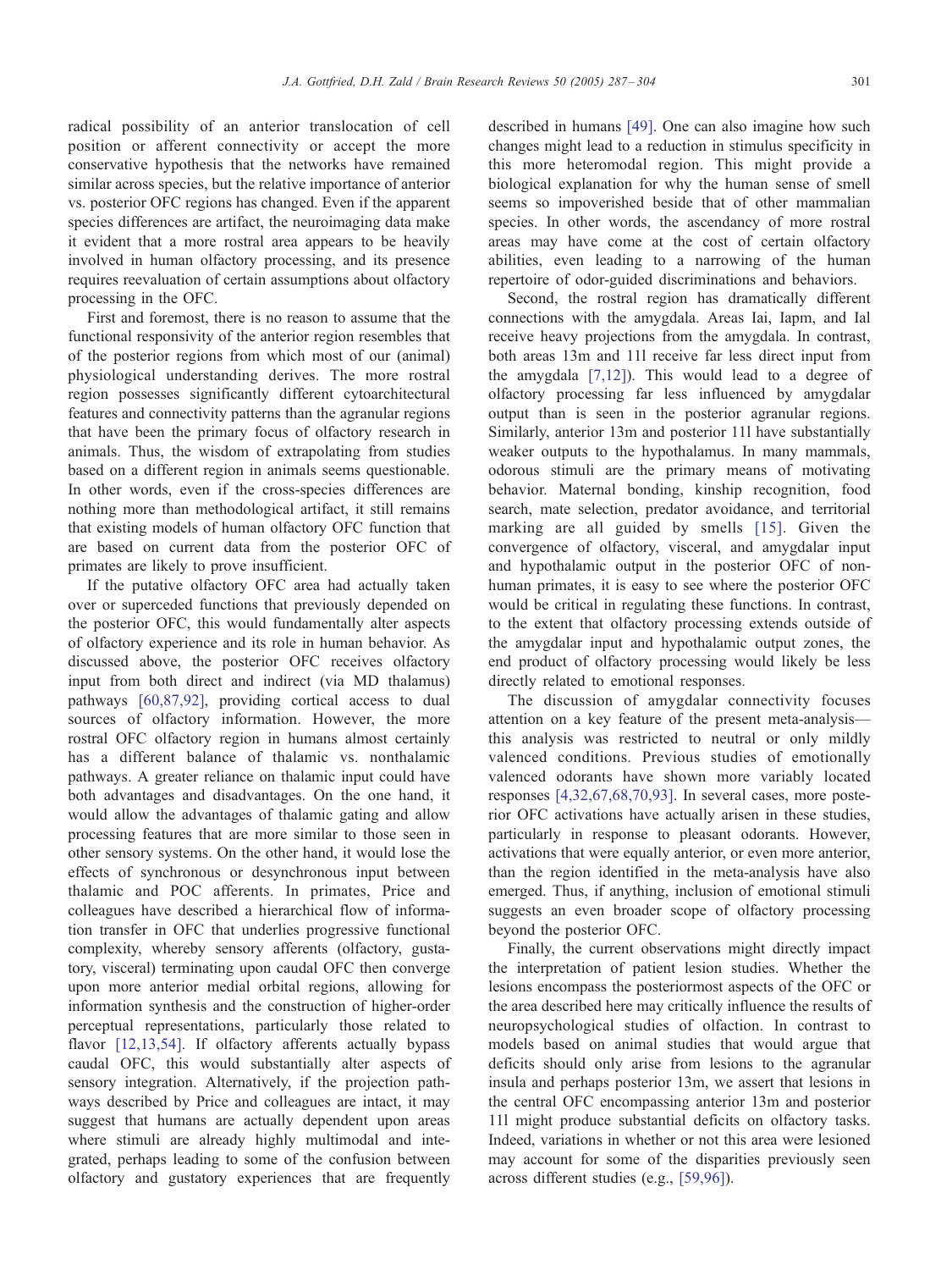# <span id="page-15-0"></span>9. Summary

Our understanding of olfactory processing in the OFC has advanced remarkably in the last 20 years. Systematic improvements in basic methodology, the development of modern human neuroimaging techniques, and an increasing awareness and interest in olfaction as a viable neuroscience discipline have combined to enhance our knowledge regarding the neural basis of smell. In monkeys, olfactory projection areas have been identified in posterior OFC and portions of agranular insula that are situated along the orbital surface. In humans, the secondary olfactory areas in OFC appear to be located more rostral than the corresponding sites in monkeys, though the significance of this disparity is unclear. While we have articulated several different possible explanations for this difference, future research will be necessary to determine the true source and impact of this apparent difference. Interestingly, a similar pattern of more-anterior-than-predicted activations has been observed in the gustatory modality, where taste stimuli frequently engage OFC areas significantly anterior to the caudolateral OFC region that has been defined as a secondary taste region in monkeys [\[79\].](#page-17-0)

While not a specific focus of this article, converging physiological and imaging data indicate that, at least at a gross level, the monkey and human OFC respond to similar properties of olfactory stimuli, especially those related to affective, motivational, and associative features (see [\[33\],](#page-16-0) in press). However, the specific details of where in the OFC these processes are carried out may reveal some significant differences. The most important of these may be a level of processing in more developed areas of cortex that are less directly linked to output pathways associated with speciestypical motivated behavior and perhaps more linked to higher-order cognitive operations. Curiously, despite routine claims that the human sense of smell is highly degenerate, the data reviewed here suggest a possibly uniquely human modification or extension of the olfactory pathway. Future efforts to clarify cross-species differences in the localization of olfactory OFC will set important constraints upon the extent to which we can extrapolate between animal and human data and should lead to a better understanding of the role of odor in human brain function and behavior.

### References

- [1] W.F. Allen, Effect of ablating the frontal lobes, hippocampi, and occipito-parieto-temporal (excepting pyriform areas) lobes on positive and negative olfactory conditioned reflexes, Am. J. Physiol. 128  $(1940)$  754 – 771.
- [2] W.F. Allen, Distribution of cortical potentials resulting from insufflation of vapors into the nostrils and from stimulation of the olfactory bulbs and the pyriform lobe, Am. J. Physiol.  $139$  (1943)  $553-555$ .
- [3] W.F. Allen, Results of prefrontal lobectomy on acquired and on acquiring correct conditioned differential responses with auditory, general cutaneous and optic stimuli, Am. J. Physiol. 139 (1943) 525 – 531.
- [4] A.K. Anderson, K. Christoff, I. Stappen, D. Panitz, D.G. Ghahremani, G. Glover, J.D. Gabrieli, N. Sobel, Dissociated neural representations of intensity and valence in human olfaction, Nat. Neurosci. 6 (2003)  $196 - 202.$
- [5] H. Barbas, Anatomic organization of basoventral and mediodorsal visual recipient prefrontal regions in the rhesus monkey, J. Comp. Neurol. 276 (1988) 313 – 342.
- [6] H. Barbas, Organization of cortical afferent input to orbitofrontal areas in the rhesus monkey, Neuroscience 56 (1993) 841 – 864.
- [7] H. Barbas, J. de Olmos, Projections from the amygdala to basoventral and mediodorsal prefrontal regions in the rhesus monkey, J. Comp. Neurol. 300 (1990) 549-571.
- [8] H. Barbas, D.N. Pandya, Architecture and intrinsic connections of the prefrontal cortex in the rhesus monkey, J. Comp. Neurol. 286 (1989)  $353 - 375$
- [9] R.M. Benjamin, J.C. Jackson, Unit discharges in the mediodorsal nucleus of the squirrel monkey evoked by electrical stimulation of the olfactory bulb, Brain Res. 75 (1974) 181 – 191.
- [10] J.M. Boyett-Anderson, D.M. Lyons, A.L. Reiss, A.F. Schatzberg, V. Menon, Functional brain imaging of olfactory processing in monkeys, Neuroimage 20 (2003) 257 – 264.
- [11] S.T. Carmichael, J.L. Price, Architectonic subdivision of the orbital and medial prefrontal cortex in the macaque monkey, J. Comp. Neurol. 346 (1994) 366-402.
- [12] S.T. Carmichael, J.L. Price, Sensory and premotor connections of the orbital and medial prefrontal cortex of macaque monkeys, J. Comp. Neurol. 363 (1995) 642-664.
- [13] S.T. Carmichael, J.L. Price, Connectional networks within the orbital and medial prefrontal cortex of macaque monkeys, J. Comp. Neurol. 371 (1996) 179 – 207.
- [14] S.T. Carmichael, M.C. Clugnet, J.L. Price, Central olfactory connections in the macaque monkey, J. Comp. Neurol. 346 (1994)  $403 - 434.$
- [15] R.H.S. Carpenter, Neurophysiology, Arnold Publishers, London, 2003.
- [16] S. Charpak, J. Mertz, E. Beaurepaire, L. Moreaux, K. Delaney, Odorevoked calcium signals in dendrites of rat mitral cells, Proc. Natl. Acad. Sci. U. S. A. 98 (2001) 1230 – 1234.
- [17] M.M. Chiavaras, M. Petrides, Orbitofrontal sulci of the human and macaque monkey brain, J. Comp. Neurol. 422 (2000) 35 – 54.
- [18] A.R. Cinelli, K.A. Hamilton, J.S. Kauer, Salamander olfactory bulb neuronal activity observed by video rate, voltage-sensitive dye imaging: III. Spatial and temporal properties of responses evoked by odorant stimulation, J. Neurophysiol. 73 (1995) 2053 – 2071.
- [19] M.C. Clugnet, J.L. Price, Olfactory input to the prefrontal cortex in the rat, Ann. N. Y. Acad. Sci. 510 (1987) 231 – 235.
- [20] I.E. De Araujo, E.T. Rolls, M.L. Kringelbach, F. McGlone, N. Phillips, Taste-olfactory convergence, and the representation of the pleasantness of flavour, in the human brain, Eur. J. Neurosci. 18 (2003) 2059 – 2068.
- [21] J. de Olmos, H. Hardy, L. Heimer, The afferent connections of the main and the accessory olfactory bulb formations in the rat: an experimental HRP-study, J. Comp. Neurol. 181 (1978) 213-244.
- [22] G.V. Di Prisco, W.J. Freeman, Odor-related bulbar EEG spatial pattern analysis during appetitive conditioning in rabbits, Behav. Neurosci. 99 (1985) 964 – 978.
- [23] R.L. Doty, P. Shaman, M. Dann, Development of the University of Pennsylvania smell identification test: a standardized microencapsulated test of olfactory function, Physiol. Behav. 32 (1984) 489–502.
- [24] J.G. Dusser de Barenne, "Corticalization" of function and functional localization in the cerebral cortex, Arch. Neurol. Psychiatry 40 (1933) 884 – 901.
- [25] C.A. Elsberg, H. Spotnitz, Value of quantitative olfactory tests for localization of supratentorial disease: analysis of one thousand cases, Arch. Neurol. Psychiatry 48 (1942)  $1-12$ .
- [26] C.A. Elsberg, J. Stewart, Quantitative olfactory tests: value in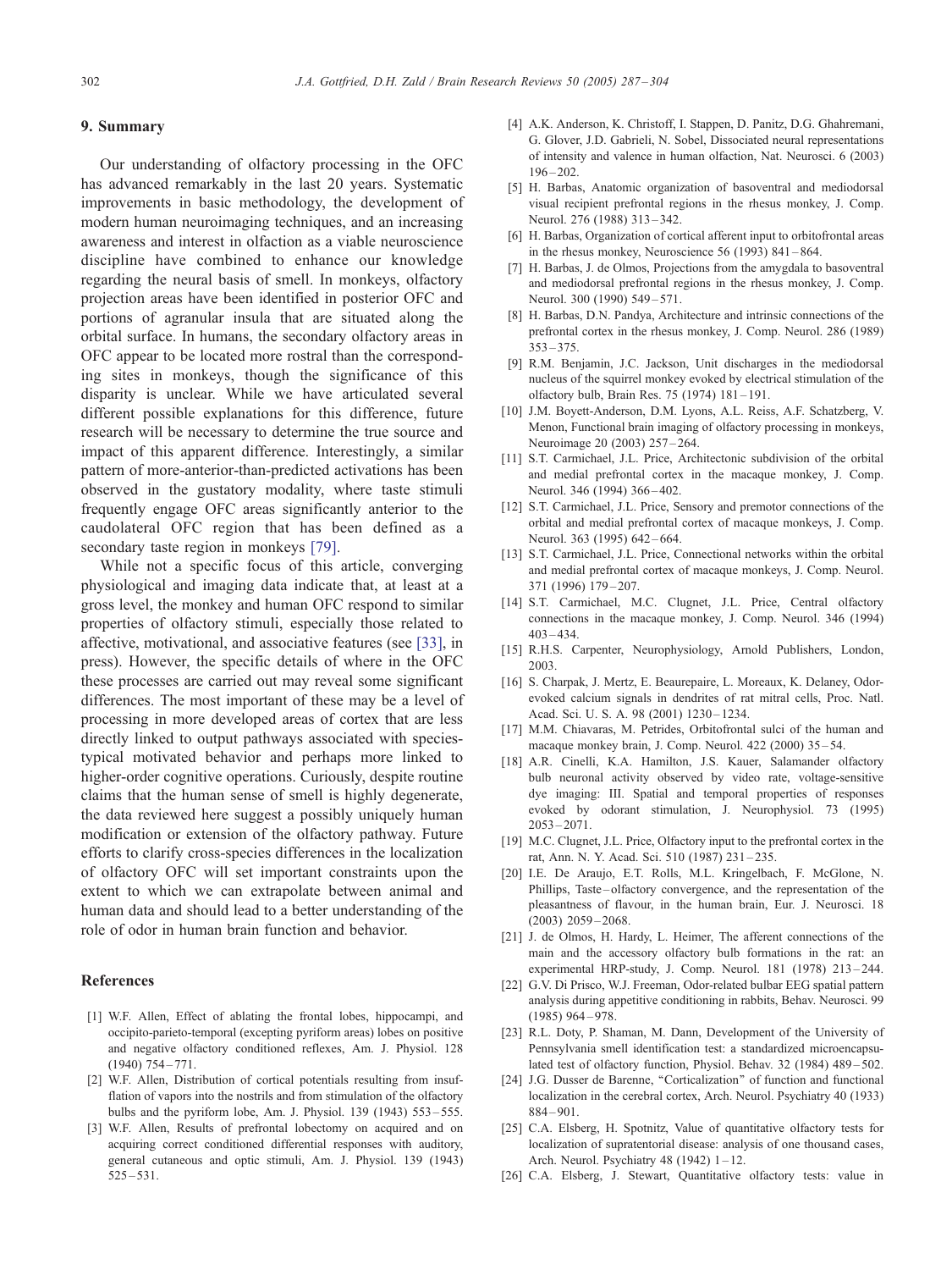<span id="page-16-0"></span>localization and diagnosis of tumors of the brain, with analysis of results in three hundred patients, Arch. Neurol. Psychiatry 40 (1938)  $471 - 481.$ 

- [27] P.J. Eslinger, A.R. Damasio, G.W. Van Hoesen, Olfactory dysfunction in man: anatomical and behavioral aspects, Brain Cogn. 1 (1982)  $259 - 285$
- [28] C.F. Ferris, C.T. Snowdon, J.A. King, T.Q. Duong, T.E. Ziegler, K. Ugurbil, R. Ludwig, N.J. Schultz-Darken, Z. Wu, D.P. Olson, J.M. Sullivan Jr., P.L. Tannenbaum, J.T. Vaughan, Functional imaging of brain activity in conscious monkeys responding to sexually arousing cues, NeuroReport 12 (2001) 2231 – 2236.
- [29] C.F. Ferris, C.T. Snowdon, J.A. King, J.M. Sullivan Jr., T.E. Ziegler, D.P. Olson, N.J. Schultz-Darken, P.L. Tannenbaum, R. Ludwig, Z. Wu, A. Einspanier, J.T. Vaughan, T.Q. Duong, Activation of neural pathways associated with sexual arousal in non-human primates, J. Magn. Reson. Imaging 19 (2004) 168 – 175.
- [30] S. Francis, E.T. Rolls, R. Bowtell, F. McGlone, J. O'Doherty, A. Browning, S. Clare, E. Smith, The representation of pleasant touch in the brain and its relationship with taste and olfactory areas, Neuro-Report 10 (1999) 453 – 459.
- [31] J.A. Gottfried, R.J. Dolan, The nose smells what the eye sees: crossmodal visual facilitation of human olfactory perception, Neuron 39 (2003) 375 – 386.
- [32] J.A. Gottfried, R. Deichmann, J.S. Winston, R.J. Dolan, Functional heterogeneity in human olfactory cortex: an event-related functional magnetic resonance imaging study, J. Neurosci. 22  $(2002)$  10819 – 10828
- [33] J.A. Gottfried, D.M. Small, D.H. Zald, The chemical senses. In: D.H. Zald, S.L. Rauch (Eds.), The Orbitofrontal Cortex, Oxford University Press, New York, in press.
- [34] L.P. Gratiolet, Memoire sur les Plis Cerebraux de l'Homme et des Primates, Paris.
- [35] L.B. Haberly, Olfactory cortex, in: G.M. Shepherd (Ed.), The Synaptic Organization of the Brain, Oxford Univ. Press, New York, 1998, pp. 377 – 416.
- [36] J. Hughlings-Jackson, C.E. Beevor, Case of tumour of the right temporo-sphenoidal lobe bearing on the localization of the sense of smell and on the interpretation of a particular variety of epilepsy, Brain 12 (1890) 346 – 357.
- [37] J. Hughlings-Jackson, P. Stewart, Epileptic attacks with a warning of a crude sensation of smell and with the intellectual aura (dreamy state) in a patient who had symptoms pointing to gross organic disease of the right temporo-sphenoidal lobe, Brain 22 (1899) 534 – 549.
- [38] M. Jones-Gotman, R.J. Zatorre, Olfactory identification deficits in patients with focal cerebral excision, Neuropsychologia 26 (1988)  $387 - 400$
- [39] M. Jones-Gotman, R.J. Zatorre, Odor recognition memory in humans: role of right temporal and orbitofrontal regions, Brain Cogn. 22 (1993)  $182 - 198$ .
- [40] D.A. Kareken, M. Sabri, A.J. Radnovich, E. Claus, B. Foresman, D. Hector, G.D. Hutchins, Olfactory system activation from sniffing: effects in piriform and orbitofrontal cortex, Neuroimage 22 (2004)  $456 - 465$
- [41] N.K. Logothetis, The underpinnings of the BOLD functional magnetic resonance imaging signal, J. Neurosci. 23 (2003) 3963 – 3971.
- [42] N.K. Logothetis, J. Pauls, M. Augath, T. Trinath, A. Oeltermann, Neurophysiological investigation of the basis of the fMRI signal, Nature 412 (2001) 150-157.
- [43] M.B. Luskin, J.L. Price, The topographic organization of associational fibers of the olfactory system in the rat, including centrifugal fibers to the olfactory bulb, J. Comp. Neurol. 216  $(1983)$  264 – 291.
- [44] M.M. Mesulam, E.J. Mufson, Insula of the old world monkey: I. Architectonics in the insulo-orbito-temporal component of the paralimbic brain, J. Comp. Neurol. 212 (1982) 1 – 22.
- [45] M.M. Mesulam, E.J. Mufson, Insula of the old world monkey: III.

Efferent cortical output and comments on function, J. Comp. Neurol. 212 (1982) 38 – 52.

- [46] A. Meyer, Historical Aspects of Cerebral Anatomy, Oxford Univ. Press, London, 1971.
- [47] R.J. Morecraft, C. Geula, M.M. Mesulam, Cytoarchitecture and neural afferents of orbitofrontal cortex in the brain of the monkey, J. Comp. Neurol. 323 (1992) 341 – 358.
- [48] E.J. Mufson, M.M. Mesulam, Insula of the old world monkey: II. Afferent cortical input and comments on the claustrum, J. Comp. Neurol. 212 (1982) 23-37.
- [49] C. Murphy, W.S. Cain, L.M. Bartoshuk, Mutual action of taste and olfaction, Sens. Process 1 (1997) 204 – 211.
- [50] J. Naito, K. Kawamura, S.F. Takagi, An HRP study of neural pathways to neocortical olfactory areas in monkeys, Neurosci. Res.  $1(1984) 19 - 33.$
- [51] W.J. Nauta, The problem of the frontal lobe: a reinterpretation, J. Psychiatr. Res. 8 (1971) 167 – 187.
- [52] J. O'Doherty, E.T. Rolls, S. Francis, R. Bowtell, F. McGlone, G. Kobal, B. Renner, G. Ahne, Sensory-specific satiety-related olfactory activation of the human orbitofrontal cortex, NeuroReport 11 (2000)  $893 - 897.$
- [53] J.G. Ojemann, E. Akbudak, A.Z. Snyder, R.C. McKinstry, M.E. Raichle, T.E. Conturo, Anatomic localization and quantitative analysis of gradient refocused echo-planar fMRI susceptibility artifacts, Neuroimage 6 (1997) 156-167.
- [54] D. Ongur, J.L. Price, The organization of networks within the orbital and medial prefrontal cortex of rats, monkeys and humans, Cereb. Cortex 10 (2000) 206 – 219.
- [55] D. Ongur, A.T. Ferry, J.L. Price, Architectonic subdivision of the human orbital and medial prefrontal cortex, J. Comp. Neurol. 460  $(2003)$  425 – 449
- [56] W. Penfield, H. Jasper, Epilepsy and the Functional Anatomy of the Human Brain, Little Brown and Co, Boston, 1954.
- [57] M. Petrides, D.N. Pandya, Comparative architectonic analysis of the human and the macaque frontal cortex, in: F. Boller, J. Grafman (Eds.), Handbook of Neuropsychology, vol. 9, Elsevier, Amsterdam,  $1994$  pp.  $17 - 58$ .
- [58] A. Poellinger, R. Thomas, P. Lio, A. Lee, N. Makris, B.R. Rosen, K.K. Kwong, Activation and habituation in olfaction—An fMRI study, Neuroimage 13 (2001) 547 – 560.
- [59] H. Potter, N. Butters, An assessment of olfactory deficits in patients with damage to prefrontal cortex, Neuropsychologia 18  $(1980)$  621-628.
- [60] H. Potter, W.J. Nauta, A note on the problem of olfactory associations of the orbitofrontal cortex in the monkey, Neuroscience 4 (1979) 361 – 367.
- [61] T.P.S. Powell, W.M. Cowan, G. Raisman, The central olfactory connexions, J. Anat. 99 (1965) 791 – 813.
- [62] K.H. Pribram, P.D. Maclean, Neuronographic analysis of medial and basal cerebral cortex: II. Monkey, J. Neurophysiol. 16 (1953) 324 – 340.
- [63] K.H. Pribram, M.A. Lennox, R.H. Dunsmore, Some connections of the orbito-fronto-temporal, limbic and hippocampal areas of Macaca mulatta, J. Neurophysiol. 13 (1950) 127 – 135.
- [64] J.L. Price, An autoradiographic study of complementary laminar patterns of termination of afferent fibers to the olfactory cortex, J. Comp. Neurol. 150 (1973) 87 – 108.
- [65] J.P. Ray, J.L. Price, The organization of projections from the mediodorsal nucleus of the thalamus to orbital and medial prefrontal cortex in macaque monkeys, J. Comp. Neurol.  $337$  (1993)  $1-31$ .
- [66] E.T. Rolls, L.L. Baylis, Gustatory, olfactory, and visual convergence within the primate orbitofrontal cortex, J. Neurosci. 14 (1994) 5437 – 5452.
- [67] E.T. Rolls, M.L. Kringelbach, I.E. De Araujo, Different representations of pleasant and unpleasant odours in the human brain, Eur. J. Neurosci. 18 (2003) 695-703.
- [68] J.P. Royet, O. Koenig, M.C. Gregoire, L. Cinotti, F. Lavenne, D. Le Bars, N. Costes, M. Vigouroux, V. Farget, G. Sicard, A. Holley, F.